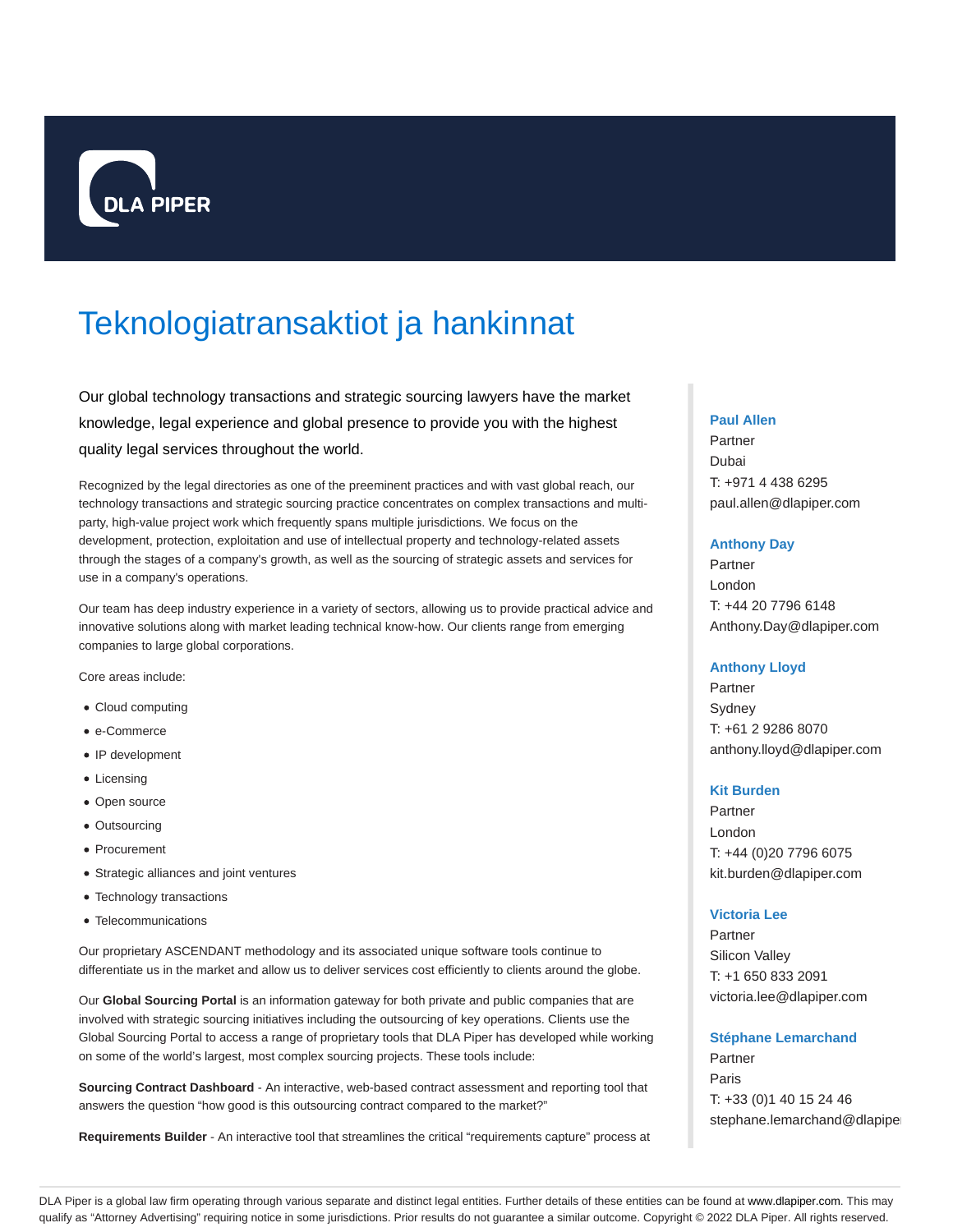# **EXPERIENCE**

- Advising one of Ireland's "pillar banks", on its outsourcing of core IT infrastructure services (following a competitive procurement process involving Atos, HP, HCL Technologies and IBM). We advised the bank throughout the process to final contract award and have since advised the bank on a number of other major sourcing engagements.
- Advising the world's largest travel and tourism company on the outsourcing of its IT, networks and main frame services to Dell, Wipro, T-Systems and IBM.
- Representing one of the world's largest beverage companies in connection with the global outsourcing of the company's finance, accounting, human resources and related information technology processes and functions in a deal valued at US\$350 million. This US- based deal involved UK and some additional European companies.
- Handling the strategic sourcing of certain call-center functions along with a complex transformationdriven outsourcing of a US-based telecommunications client's global order management functions. The transaction value was more than US\$350 million.
- Advising an Australian Government Department in relation to the outsourcing of the management of the Australian Synchrotron to the Australian Nuclear Science and Technology Organisation.
- Advising a leading Brazilian investment bank on their acquisition of the GlobeNet submarine cable network from Brazilian telecoms operator Oi in July 2013. At around US\$750 million this was one of the largest ever submarine cable acquisitions and our involvement focused on the critical capacity leaseback contract as well as on all the US regulatory elements.
- Advising a global Bank on the outsourcing of its worldwide payroll services, temp/permanent recruitment, and learning/training functions (combined value in excess of US\$1 billion).

# INSIGHTS

# **Publications**

**Data privacy bill in Congress would create federal enforcement over algorithms**

## 29 June 2022 AI OUTLOOK

Policymakers are paying ever more attention to algorithms and the growing role they play in our lives.

**Coming soon: a national security screening mechanism for outbound investments**

28 June 2022 The US would not be alone in regulating outbound investment.

**Exploring the metaverse: What laws will apply?**

# 22 June 2022 INTELLECTUAL PROPERTY AND TECHNOLOGY NEWS

For those intrigued by the metaverse, and for creators building metaverse projects, here are practical considerations.

**Blockchain and Digital Assets News and Trends**

## **Tim Lyons**

Partner Melbourne T: +61 3 9274 5857 tim.lyons@dlapiper.com

#### **Gregory A. Manter**

Partner San Diego (Golden Triangle) T: +1 858 638 6658 gregory.manter@dlapiper.com

#### **Vinny Sanchez**

Partner Chicago T: +1 312 368 3420 vincent.sanchez@dlapiper.com

# PALVELUT

- Tietosuoja
- Patenttioikeudenkäynnit

## **SEKTORIT**

- Rahoitus
- Energia
- Valtion sopimustoiminta ja hankinnat
- Vapaa-ajan palvelut
- Vakuuttaminen
- **Teollisuus**
- Teknologia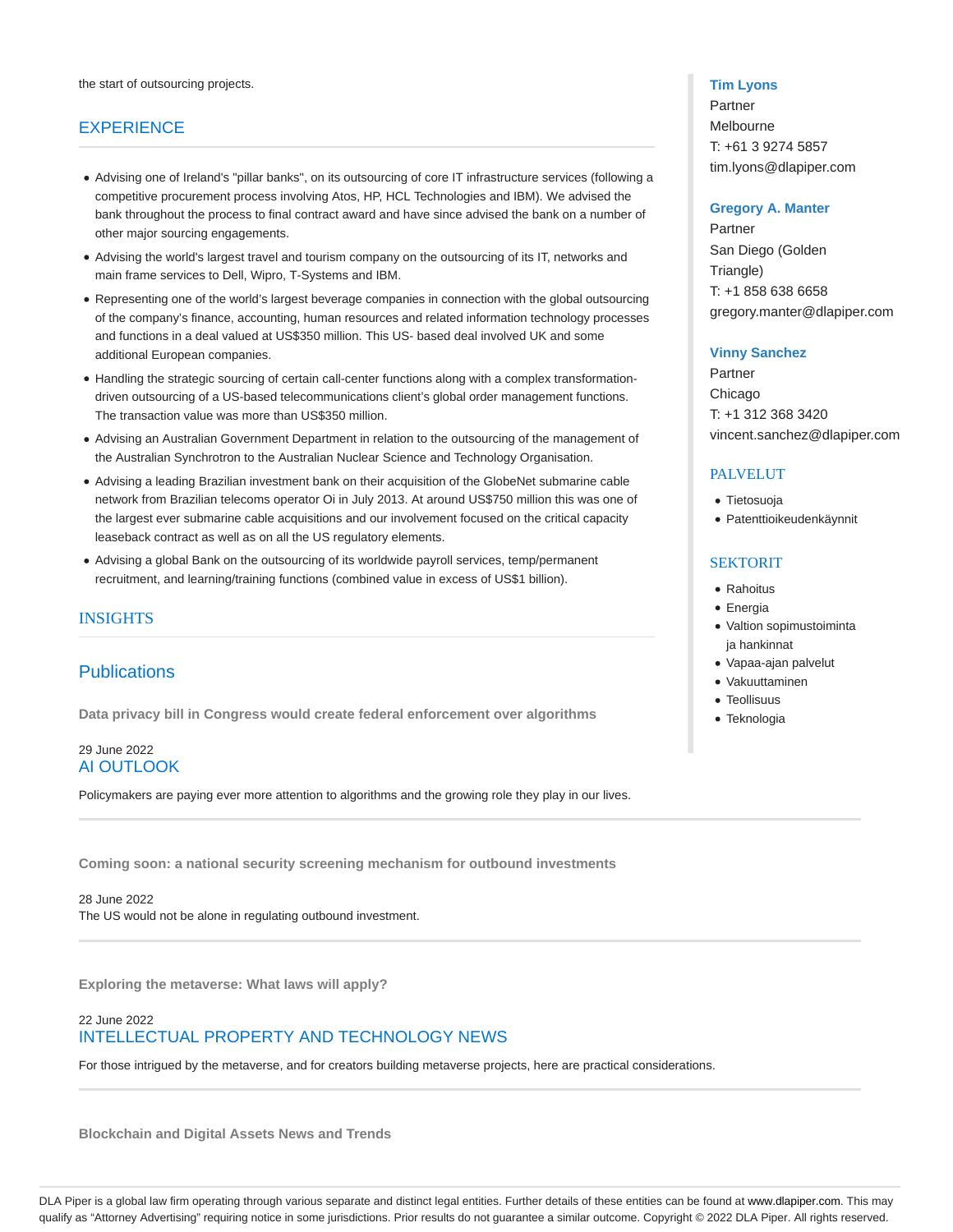# 16 June 2022 BLOCKCHAIN AND DIGITAL ASSETS NEWS AND TRENDS

Responsible Financial Innovation Act, the new proposed crypto regulation bill, provides some clarity on tax issues.

**Responsible Financial Innovation Act, the new proposed crypto regulation bill, provides some clarity on tax issues**

### 16 June 2022

The proposed tax provisions would, if enacted, address at least a few of the industry's largest complaints.

**Javier v. Assurance IQ, LLC et al.: Ninth Circuit issues ruling in session-replay case**

#### 14 June 2022

The ruling leaves open a host of questions about the viability of session-replay cases under state wiretapping statutes.

**Mexican labor law amendments impose restrictions on personnel subcontracting**

## 14 June 2022 PANORAMA

In essence, the changes effectively prohibit employers in Mexico from subcontracting their personnel.

**Congressional leaders reach bipartisan compromise on potential federal privacy legislation**

#### 2 June 2022

The proposed bill would preempt most state privacy laws and include a limited private right of action.

**DC AG claims Meta CEO Zuckerberg personally accountable for Cambridge Analytica privacy scandal**

### 24 May 2022

The suit is the latest effort by state Attorneys General to take a tougher line against tech companies over misleading privacy practices.

**Biden Administration's Greenbook signals continued focus on taxation of cryptocurrency and digital assets**

23 May 2022 The Greenbook outlines a number of tax proposals addressing trading and lending of cryptocurrency and digital assets.

**Blockchain and Digital Assets News and Trends**

## 23 May 2022 BLOCKCHAIN AND DIGITAL ASSETS NEWS AND TRENDS

OECD releases public consultation document on crypto tax reporting in effort to increase transparency.

**OECD releases public consultation document on crypto tax reporting in effort to increase transparency**

23 May 2022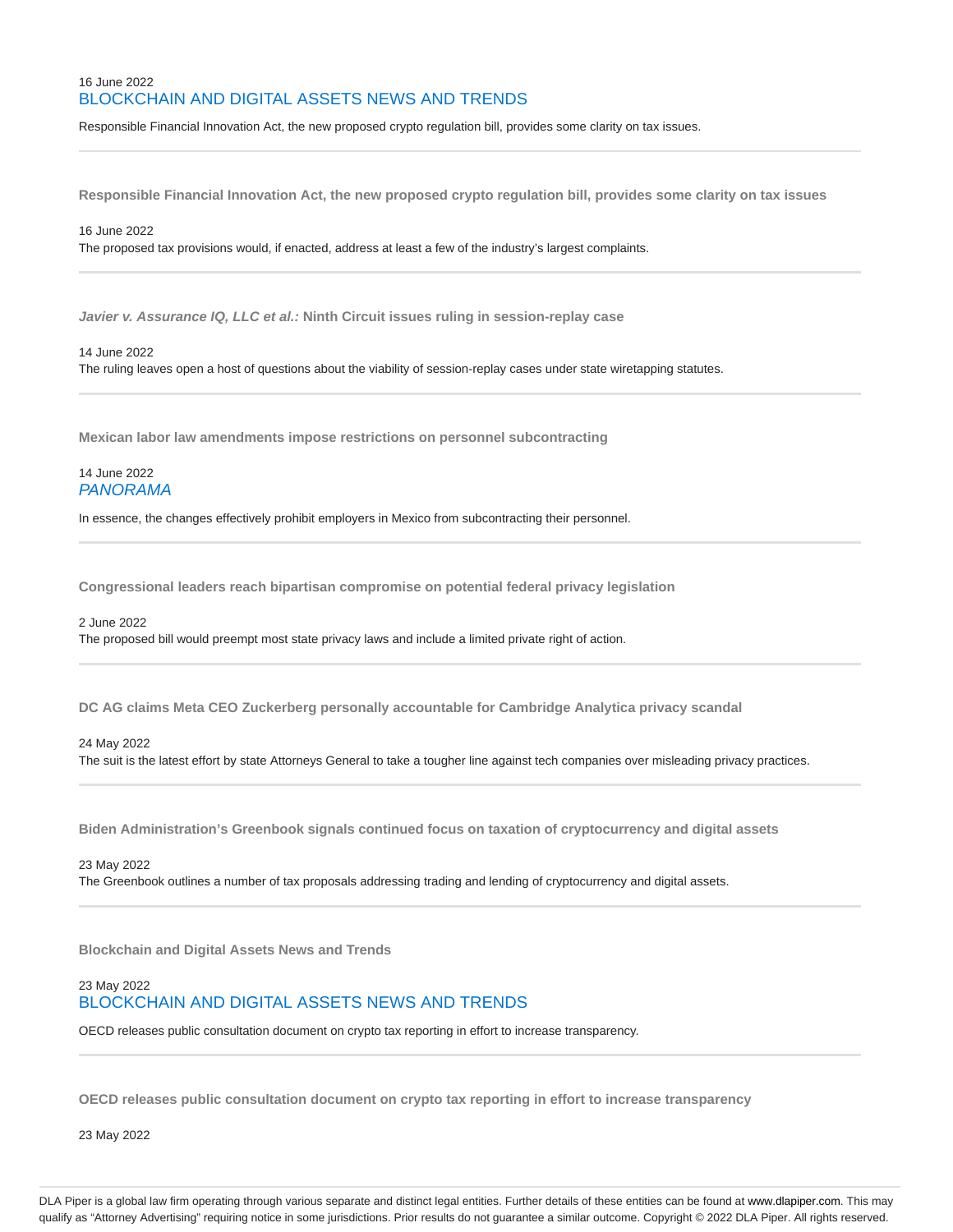The proposed framework would provide for automatic exchange of tax-relevant information between tax administrations for cryptoasset transactions.

**Texas social media law reinstated by Fifth Circuit**

20 May 2022

The plaintiffs have appealed directly to the Supreme Court for an emergency stay.

**Protecting your IP in Russia: Best practices, action steps**

## 18 May 2022 INTELLECTUAL PROPERTY AND TECHNOLOGY NEWS

US companies may take action in Russia to protect their IP rights, notwithstanding US economic and trade sanctions.

**US escalates sanctions targeting Russian evasion networks, tech companies and cyber actors; signals more sanctions are on the way**

## 5 April 2022 GLOBAL SANCTIONS ALERT

These new measures supplement the extensive measures previously announced by the US government.

**COVID-19 two years in: Four key trends in the state of compliance**

## 17 March 2022 PRACTICAL COMPLIANCE

What it means to be compliant today is not what it meant in March 2020.

**New US sanctions in response to Russia's actions against Ukraine**

## 23 February 2022 GLOBAL SANCTIONS ALERT

Additional sanctions are expected that will target Russia's financial, technology, and defense sectors.

**Exploring the metaverse: What laws will apply?**

#### 22 February 2022

Like any new foundational technology, the metaverse remains confusing and unknown to many. Writing for Chambers TMT 2022, we explore key questions.

**Blockchain and Digital Assets News and Trends**

# 18 February 2022

# BLOCKCHAIN AND DIGITAL ASSETS NEWS AND TRENDS

Lawsuit tackles tax treatment of staking rewards; SEC settles with crypto lending platform; emergency measures in Canada affect financial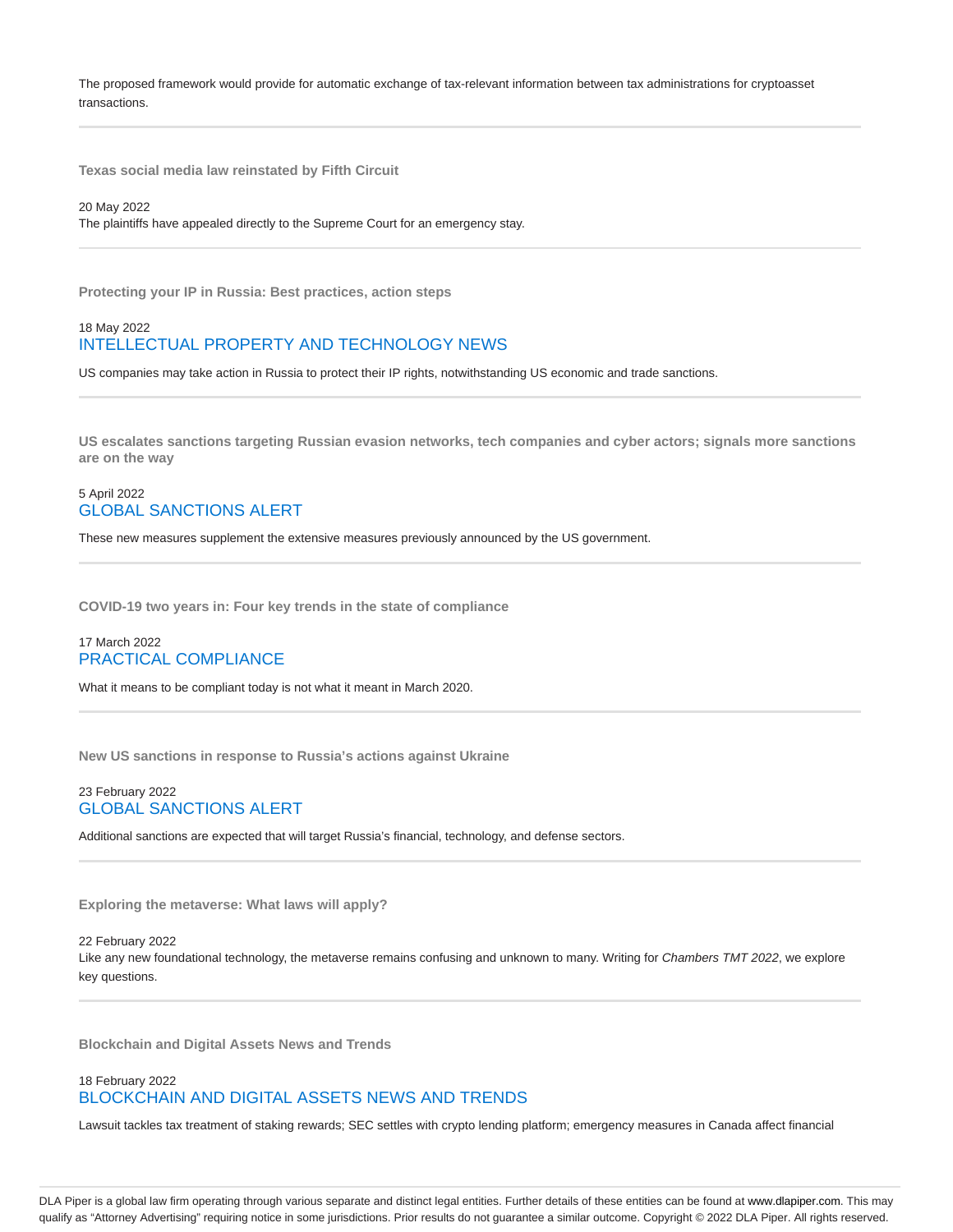**SEC settles with BlockFi crypto lending platform**

18 February 2022 This case provides insight into how the SEC evaluates and will scrutinize crypto lending platforms.

**The Jarretts raise the stakes**

18 February 2022 Jarrett v. United States is unlikely to provide clarity.

**Expert opinion on US surveillance laws highlights FISA risk for data transfers to the US**

#### 15 February 2022

Companies from as industries as disparate as hospitality, transportation, shipping, and banking could be considered ECSPs and required to comply with a government request for information that otherwise meets the Section 702 requirements.

**Mexican labor law amendments impose restrictions on personnel subcontracting**

14 February 2022

The changes effectively prohibit employers in Mexico from subcontracting their personnel.

**Yet more changes in 2022 to California's laws regulating automatic renewals: do your current practices meet the new standard?**

#### 7 February 2022

Important signals of California's intent to remain the country's leader in this space and a reminder for companies doing business in one of the world's largest economies to check whether their current practices meet the new standard.

**SEC chair signals continuing focus on cybersecurity governance**

1 February 2022 Two key points.

**US Congress tries to decode algorithms**

27 January 2022 AI OUTLOOK

Many elected officials (and their staffers) are becoming more familiar with how social media companies operate as a business model.

**Blockchain and Digital Assets News and Trends**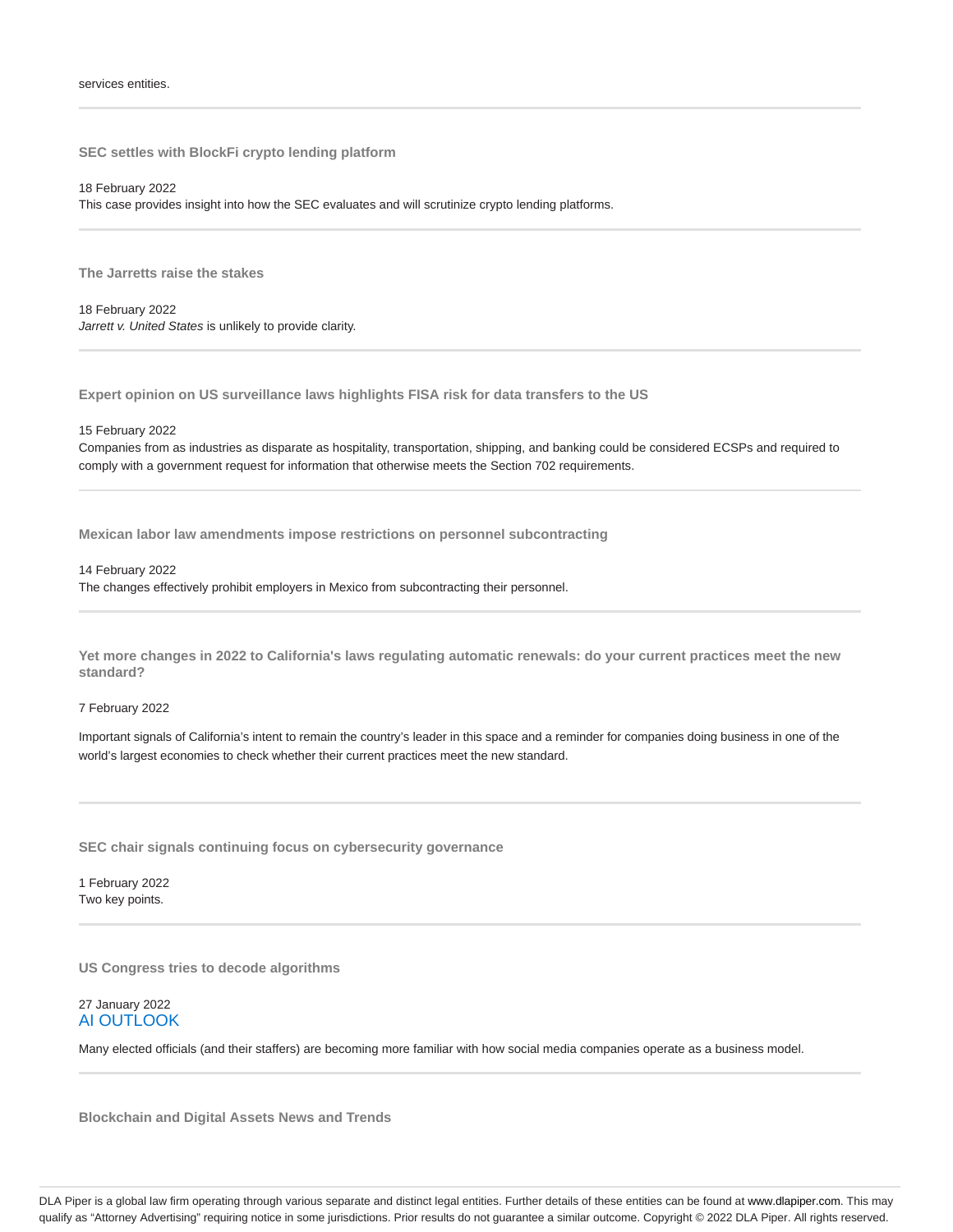# 25 January 2022 BLOCKCHAIN AND DIGITAL ASSETS NEWS AND TRENDS

The first major enforcement action in the blockchain space provides important insights for developers and operators of DeFi markets; IMF calls for global crypto regulation; FTC issues consumer alert on crypto payment scams.

**CFTC settles enforcement action against DeFi platform Polymarket**

#### 25 January 2022

The first major enforcement action in the blockchain space provides important insights for developers and operators of DeFi markets.

**2022 – a busy year for privacy legislation has already started**

12 January 2022 Biometric privacy, cybersecurity standards and consumer protection are among the subjects of the bills.

**Supporting the health of your health system: 2022**

3 January 2022 Helping you tend to healthcare system wellness throughout the business life cycle.

**Tenth Circuit ruling is victory for FISA Section 702 surveillance authority**

#### 3 January 2022

The Tenth Circuit now joins the Ninth and Second Circuits in holding that warrantless 702 surveillance of communications involving a person in the US does not violate the Fourth Amendment.

**Blockchain and Digital Assets News and Trends**

# 21 December 2021 BLOCKCHAIN AND DIGITAL ASSETS NEWS AND TRENDS

Breaking legal news on cryptoassets and cryptocurrency, plus: Google sues to disrupt massive botnet

**Apache Log4Shell: "greatest vulnerability seen in years"**

14 December 2021 Log4Shell allows arbitrary remote code execution on unpatched servers – essentially giving unfettered access to threat actors.

**Google files groundbreaking civil suit to disrupt massive botnet with blockchain backup system**

#### 10 December 2021

Civil actions to take down botnets have been around for years, but the blockchain aspect adds a new twist.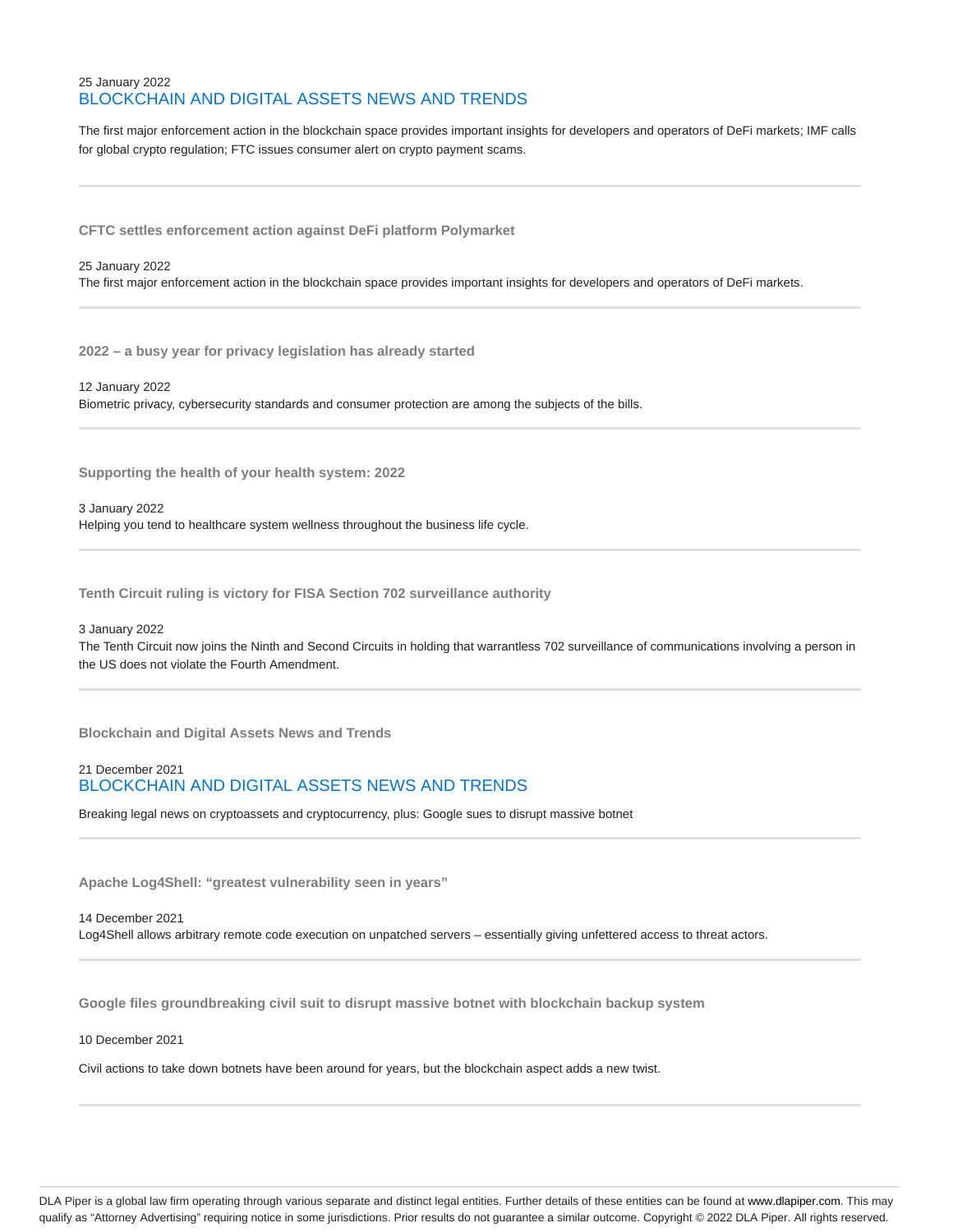**eSignature and ePayment News and Trends**

## 7 December 2021 ESIGNATURE AND EPAYMENT NEWS AND TRENDS

Crypto broker rules become law; federal agencies release "policy sprint" on crypto-assets

**Blockchain and Digital Assets News and Trends**

22 November 2021 BLOCKCHAIN AND DIGITAL ASSETS NEWS AND TRENDS

Infrastructure bill, including crypto "broker" rules, becomes law.

**Infrastructure bill, including crypto "broker" rules, becomes law**

22 November 2021

**California Privacy Protection Agency begins an important rulemaking in an accelerated process that is likely to impose AI regulations**

## 2 November 2021 AI OUTLOOK

The CPPA hopes to issue final rules in May 2022, with the rules taking effect in 2023.

**eSignature and ePayment News and Trends**

1 November 2021 ESIGNATURE AND EPAYMENT NEWS AND TRENDS

NACHA creates a new type of consumer ACH debit authorization.

**US and EU pledge to promote "innovative and trustworthy" AI**

## 19 October 2021 AI OUTLOOK

Key details and recommendations.

**Blockchain and Digital Assets News and Trends**

18 October 2021 BLOCKCHAIN AND DIGITAL ASSETS NEWS AND TRENDS

Non-fungible tokens: What are the legal risks?

**The global landscape of data privacy: Important points about new laws in three key jurisdictions**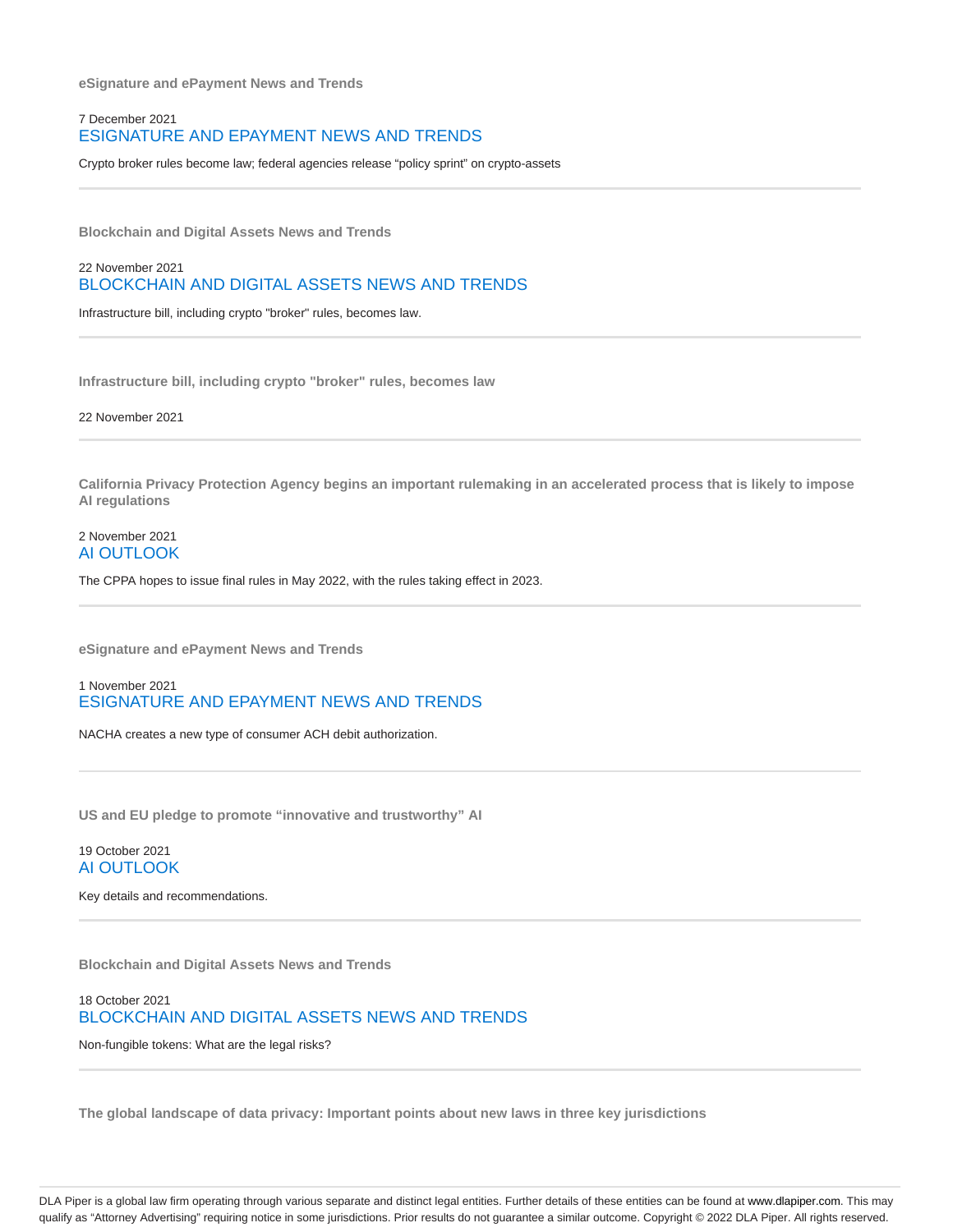## 21 September 2021 PRACTICAL COMPLIANCE

New data privacy requirements in three important jurisdictions – the European Union, China, and Brazil – with an emphasis on action steps for compliance officers.

**Can an AI system be named the inventor? In wake of EDVA decision, questions remain**

## 23 September 2021 AI OUTLOOK

Artificial intelligence is notable among the new technologies posing fundamental questions about the viability of the inventor's oath.

**Blockchain and Digital Assets News and Trends**

## 17 September 2021 BLOCKCHAIN AND DIGITAL ASSETS NEWS AND TRENDS

Proposed infrastructure bill would subject cryptocurrencies to wash sale and constructive sale rules.

**Proposed infrastructure bill would subject cryptocurrencies to wash sale and constructive sale rules**

17 September 2021

The move comes as part of the Ways and Means Committee's attempt to raise revenue to finance infrastructure spending.

**Protecting your company from supply chain cyber attacks**

#### September 2021

Today, virtually all companies rely on third-party technical solutions to manage their business. The downside is that incorporating new third-party technology into business operations creates new vectors for cyberattacks.

**eSignature and ePayment News and Trends**

# 7 September 2021 ESIGNATURE AND EPAYMENT NEWS AND TRENDS

CFPB to study electronic disclosures on mobile devices.

**Blockchain and Digital Assets News and Trends**

# 23 August 2021 BLOCKCHAIN AND DIGITAL ASSETS NEWS AND TRENDS

New information reporting requirements for cryptocurrency transactions; CFPB involvement in cryptocurrency oversight; NCUA seeks comments on use of DLT and DeFi by credit unions.

**Cybersecurity considerations for executives and boards of directors: How recent cyberattack trends and developments inform strategies for reducing cyber-risk**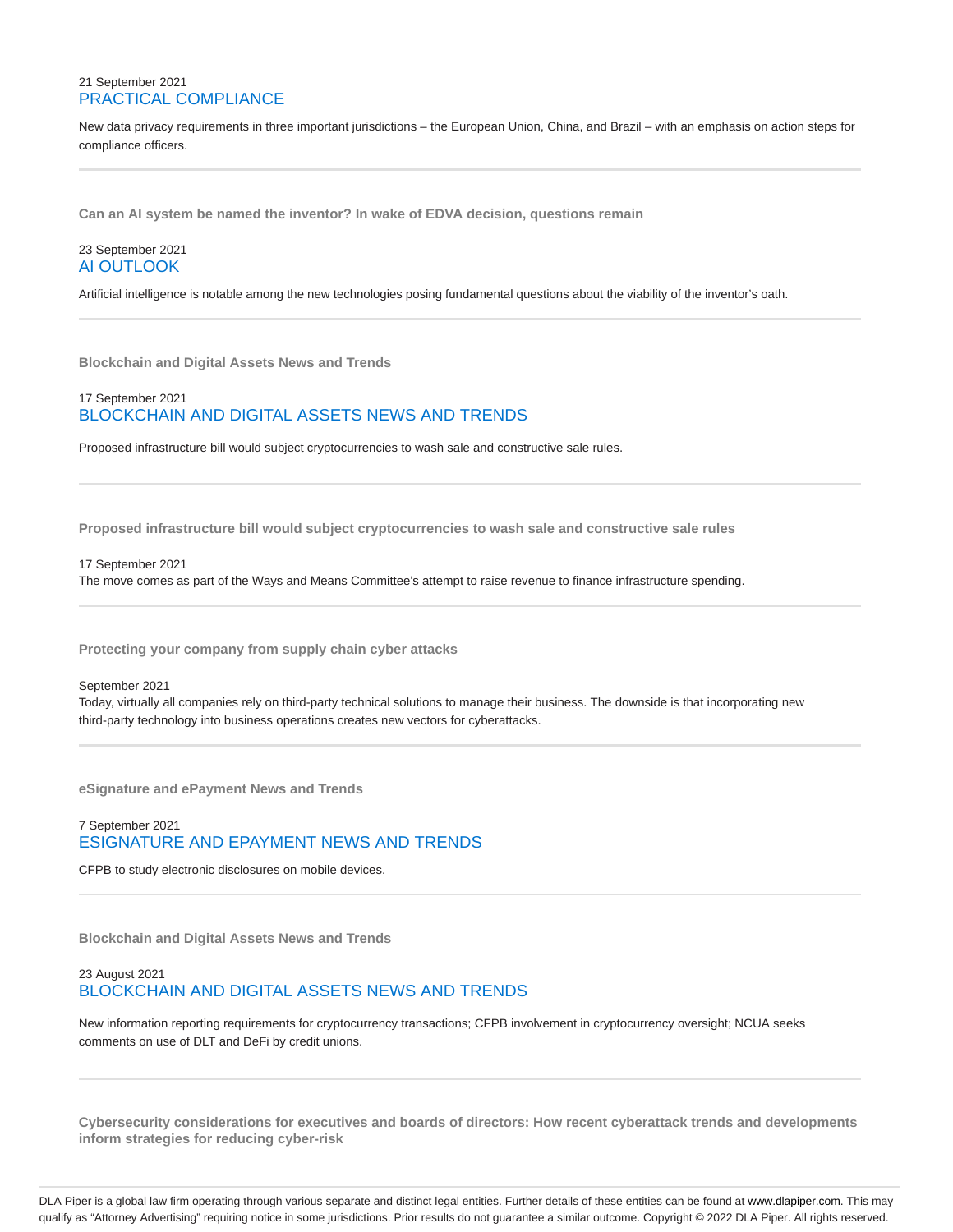23 August 2021

We review recent trends and costs associated with cyberattacks and analyze how organizations can implement strategies for reducing cyber-risk.

**Remote notarization is here to stay**

4 August 2021 Key developments.

**eSignature and ePayment News and Trends**

## 4 August 2021 ESIGNATURE AND EPAYMENT NEWS AND TRENDS

Remote notarization is here to stay.

**Third time lucky: Triple Point in the Supreme Court**

20 July 2021

The Supreme Court has handed down its long awaited decision on the question of whether delay liquidated damages (LD) provisions survive termination. The case related to a dispute between the parties as to how delay LD provisions apply where an English law contract is terminated prior to its completion, and the interpretation of contractual wording seeking to limit liability.

**Blockchain and Digital Assets News and Trends**

# 19 July 2021 BLOCKCHAIN AND DIGITAL ASSETS NEWS AND TRENDS

IRS says tax-deferred like-kind exchange is not available for cryptocurrency trades; copyright issues plague NFTs; crypto venture investments continue to accelerate.

**IRS concludes Section 1031 tax-deferred "like-kind" exchange treatment is not available for cryptocurrency trades**

19 July 2021

It seems reasonable to assume that the IRS will apply its analysis to most cryptocurrencies.

**Ransomware preparedness: NYDFS announces additional expectations of regulated entities' cybersecurity programs**

#### 7 July 2021

As regulatees address their vulnerabilities to ransomware, NYDFS raises its expectations.

**EDPB's final Recommendations on Supplementary Measures confirm a subjective approach to assessing personal data transfer risks**

2 July 2021

The Recommendations' detailed guidance will be useful to businesses and privacy practitioners as they conduct or update their transfer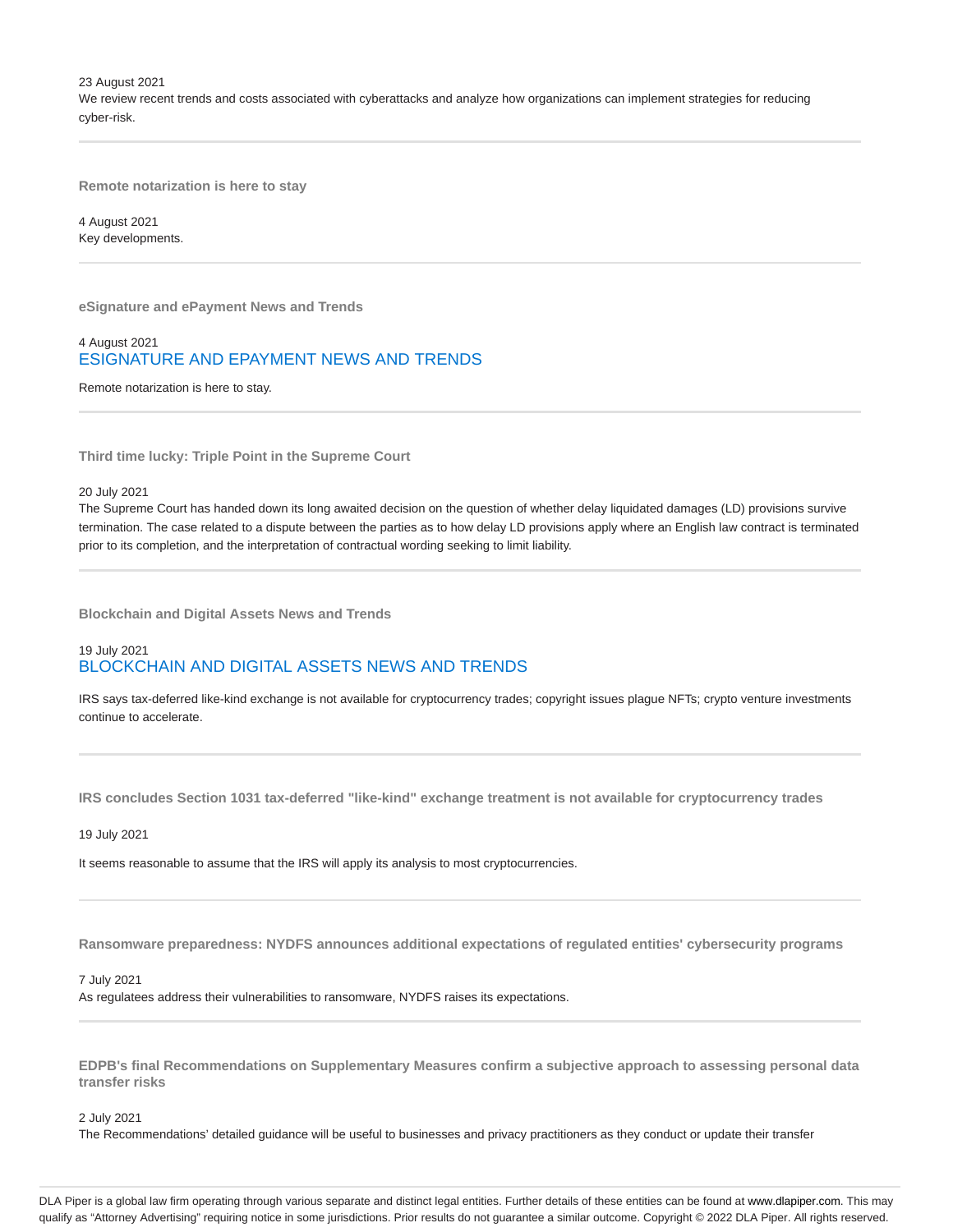**eSignature and ePayment News and Trends**

# 2 July 2021 ESIGNATURE AND EPAYMENT NEWS AND TRENDS

With Illinois's adoption of UETA, the US is near full adoption.

**What the Biden Cybersecurity Executive Order means for technology vendors and service providers in the federal ecosystem**

#### June 2021

Steps technology vendors should consider as they prepare.

**Blockchain and Digital Assets News and Trends**

## 21 June 2021 BLOCKCHAIN AND DIGITAL ASSETS NEWS AND TRENDS

Biden tax plan spotlights cryptocurrency transactions; FTC announces spike in cryptocurrency investment scams; El Salvador is first country to adopt bitcoin as legal tender.

**Whatever your sector, ransomware attacks are changing how to think about platform security risk: Action steps**

#### 14 June 2021

In an increasingly digitized economy, creating awareness of platform security risks is critical.

**European Commission's standard contractual clauses: extensive new requirements coming for US businesses receiving EU personal data subject to GDPR**

#### 8 June 2021

Adopting and complying with the New SCCs may require considerable effort for importers, particularly those that are not otherwise directly subject to GDPR.

**Enforcing a disputed electronic signature – recent case highlights importance of authentication, audit trails, and record management**

### 4 June 2021

The decision reaffirms a long line of cases enforcing electronic signatures where a secure, reliable system, in compliance with the requirements of UETA and the federal ESIGN Act, is used.

**Supreme Court significantly limits the scope of the Computer Fraud and Abuse Act**

## 4 June 2021

The decision will largely gut the CFAA as a tool for addressing insider data theft.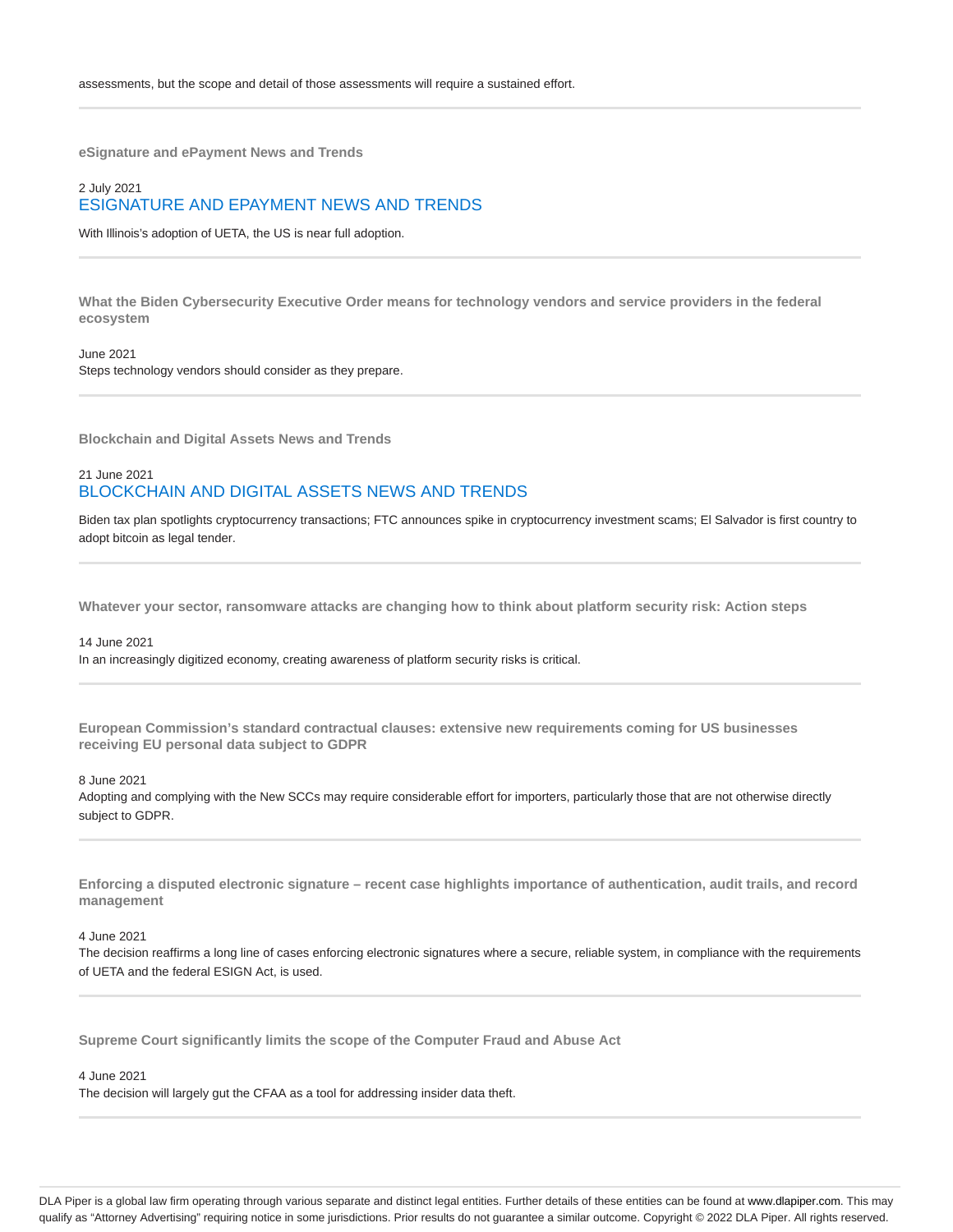**eSignature and ePayment News and Trends**

## 4 June 2021 ESIGNATURE AND EPAYMENT NEWS AND TRENDS

A Texas Supreme Court decision reaffirms a long line of cases enforcing electronic signatures where a secure, reliable system, in compliance with UETA and the federal ESIGN Act, is used.

**Blockchain and Digital Assets News and Trends**

# 20 May 2021 BLOCKCHAIN AND DIGITAL ASSETS NEWS AND TRENDS

SEC issues Staff Statement on investments in the bitcoin futures market, plus latest legal developments governing the use and acceptance of blockchain technology, smart contracts and digital assets.

**NHTSA moves to repeal regulatory preemption of state auto emissions regulation, advancing Biden plans to dramatically reduce US greenhouse gas emissions**

19 May 2021 The move is a substantial step away from Trump Administration policies on GHG emissions.

**President Biden issues broad-ranging Executive Order on cybersecurity**

13 May 2021 The EO sets forth new requirements for federal agencies and government service providers.

**IBM's spinoff: key contractual considerations for existing IBM clients**

3 May 2021

This is not the first time a technology company has decided to streamline its operations through a spinoff, but this particular spinoff raises interesting contractual issues.

**eSignature and ePayment News and Trends**

# 30 April 2021 ESIGNATURE AND EPAYMENT NEWS AND TRENDS

In a key ruling on the TCPA, the Supreme Court narrows the definition of ATDS.

**Blockchain and Digital Assets News and Trends**

# 23 April 2021 BLOCKCHAIN AND DIGITAL ASSETS NEWS AND TRENDS

SEC revises token safe harbor proposal; UK updates tax treatment of cryptoassets.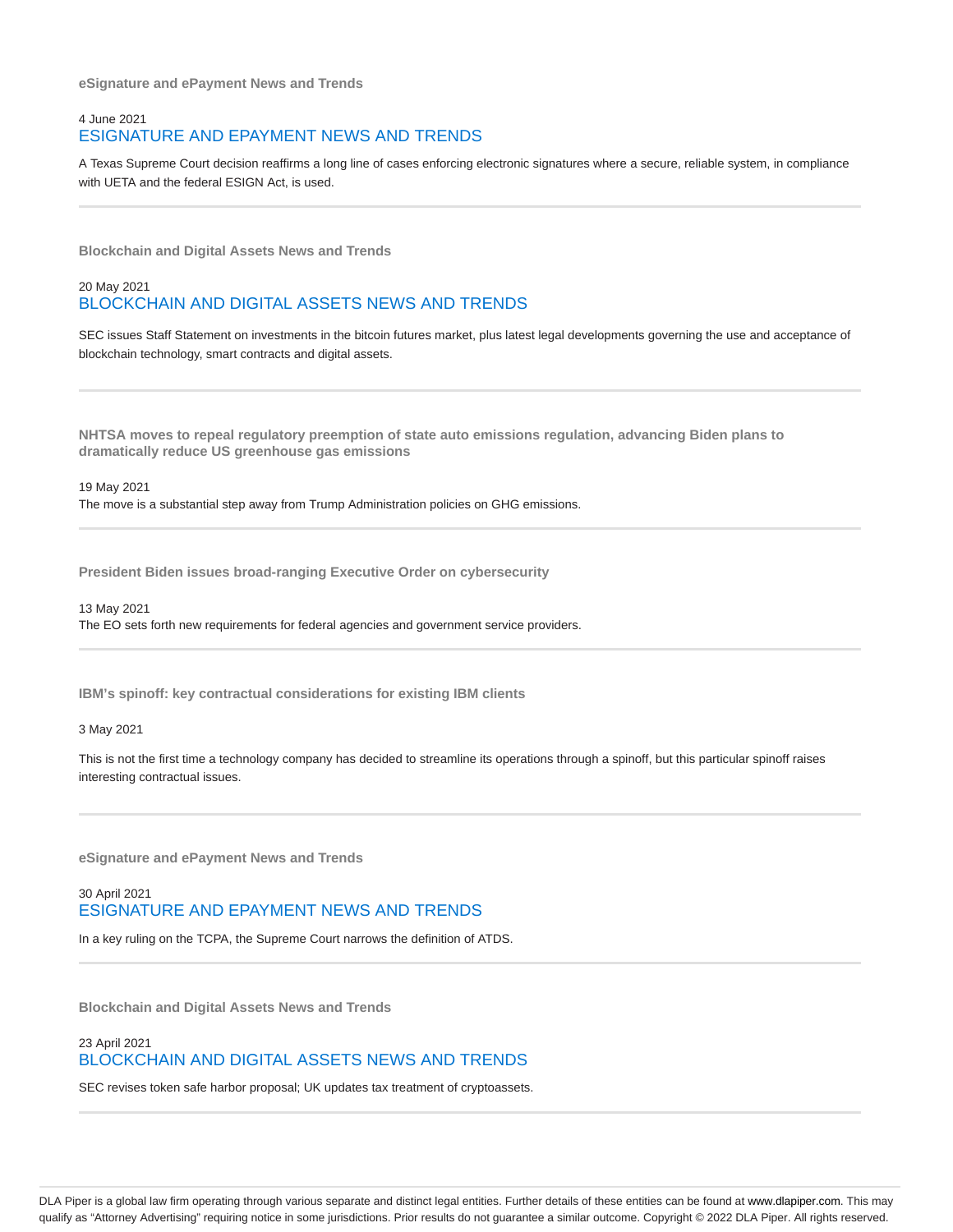**US government announces sweeping sanctions against Russia**

## 16 April 2021 GLOBAL SANCTIONS ALERT

The newly imposed sanctions represent a significant escalation and addition to the sanctions architecture put in place by the Obama and Trump Administrations.

**Latest regulatory changes reduce burden for software and technology companies under US export controls**

#### 6 April 2021

Revisions to the US Export Administration Regulations implement changes to Export Controls for Conventional Arms and Dual-Use Goods and Technologies.

**So you want to go digital…**

#### April 2021

This article assists businesses in identifying the core issues that must be addressed to ensure the legal sufficiency of transactions conducted on eSignature platforms.

**eSignature and ePayment News and Trends**

# 2 April 2021 ESIGNATURE AND EPAYMENT NEWS AND TRENDS

Continuing the digital transformation into 2021.

**Non-fungible tokens: Emerging issues in the emerging marketplace**

30 March 2021 Any digital asset, or a right in an underlying asset, can be tokenized to make an NFT.

**Understanding the USPTO guidance on patenting AI technologies**

30 March 2021 The USPTO guidance opens the door for applicants to obtain patent protection for their AI technologies.

**United States imposes significant new export controls and sanctions on Russia and China**

#### 23 March 2021

Reflecting a further hardening of US foreign policy and national security policy positions with those two countries.

**Blockchain and Digital Assets News and Trends**

22 March 2021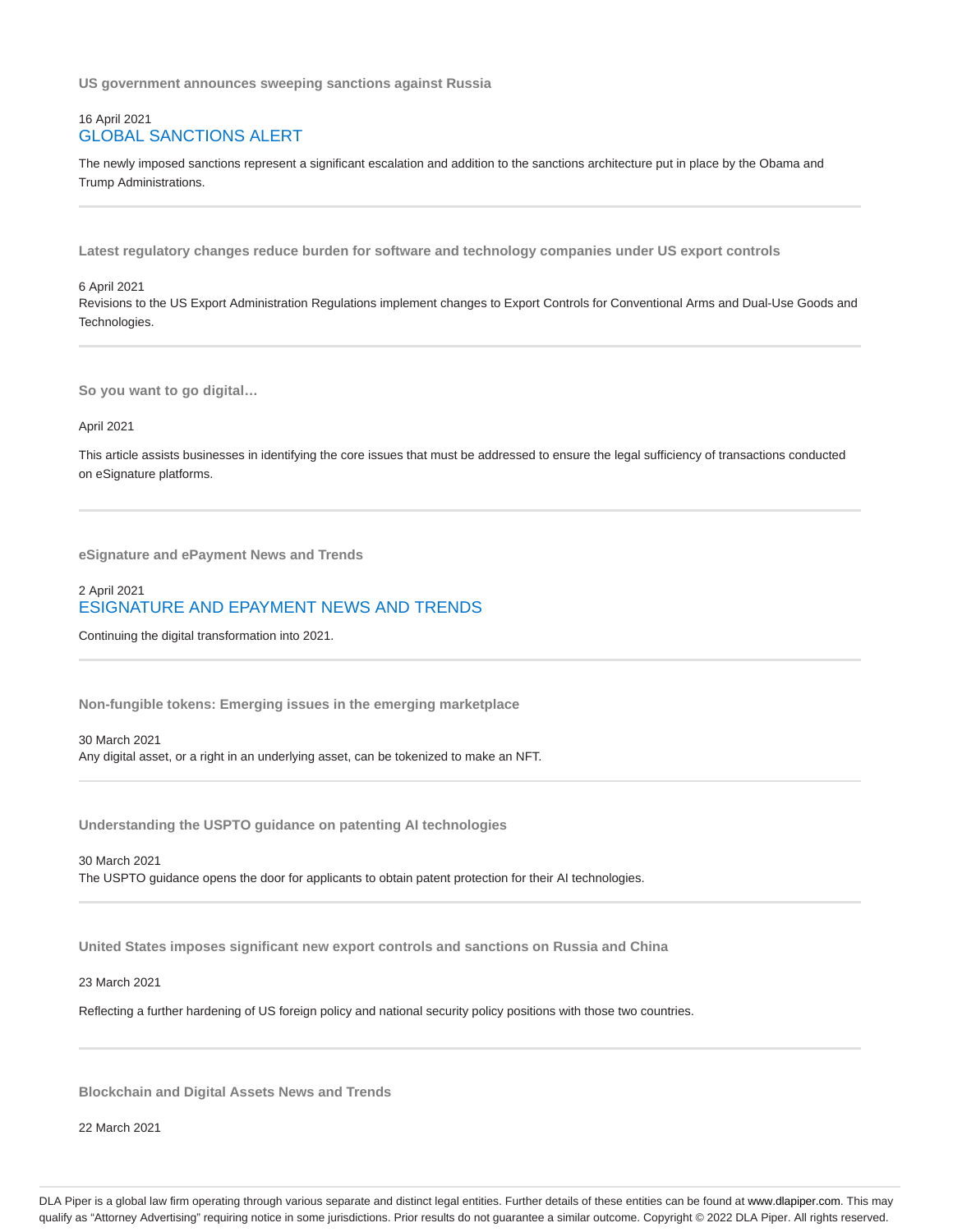# BLOCKCHAIN AND DIGITAL ASSETS NEWS AND TRENDS

Wyoming moves to clarify legal status of DAOs; court dismisses class action against a cryptocurrency exchange.

**Wyoming takes a step ahead to clarify the legal status of decentralized autonomous organizations**

22 March 2021

If the bill becomes official law, Wyoming will be the first US state to clarify the legal status of a DAO.

**Legislators and regulators continue to support digital transformation**

26 February 2021 Endorsing the movement towards digital transformation.

**eSignature and ePayment News and Trends**

# 26 February 2021 ESIGNATURE AND EPAYMENT NEWS AND TRENDS

How legislatures and regulators endorse the movement towards digital transformation.

**Blockchain and Digital Assets News and Trends**

## 25 February 2021 BLOCKCHAIN AND DIGITAL ASSETS NEWS AND TRENDS

Canada's AML regime amendments: is your interactive entertainment service or platform operating a "money service business"?

**Outsourcing: A Practical Guide, Second Edition**

16 February 2021

We are proud to launch our latest publication, Outsourcing: A Practical Guide, Second Edition. This book is a fully updated edition of the key text on outsourcing, written by our market-leading Global Technology and Sourcing team.

**Announced, proposed and implemented: Developments in Digital Services Tax in key European jurisdictions**

9 February 2021

While the OECD and G20 work toward a global agreement on digital services taxes, some European countries have forged ahead on their own.

**Announced, proposed and implemented: Key features of France's DST**

9 February 2021

The French definition of "taxable service" under the DST differs from the definition of "taxable services" as used for VAT purposes.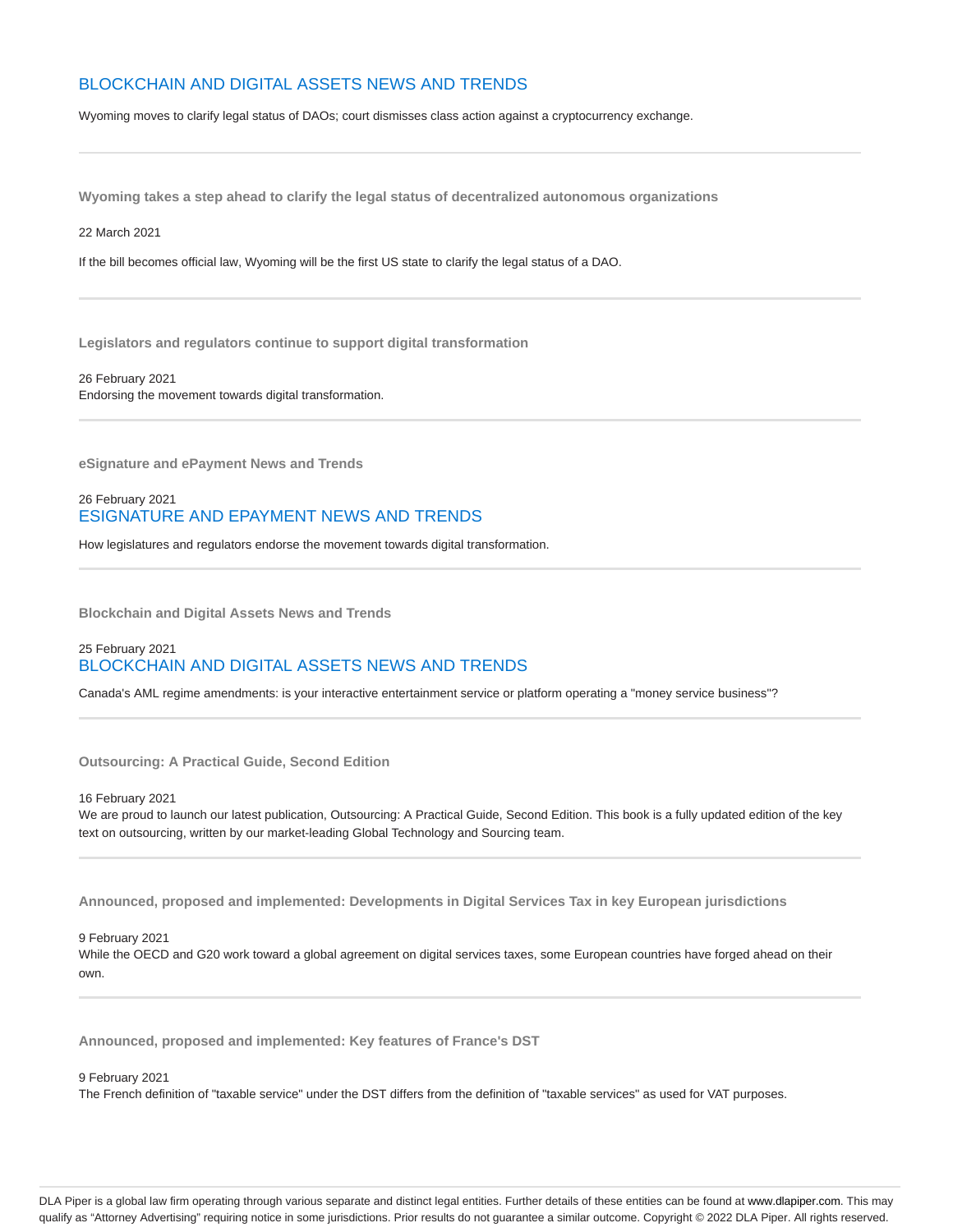**Announced, proposed and implemented: Key features of Italy's DST**

9 February 2021

The Italian DST applies only to revenues deriving from the provision of tax-relevant digital services linked to Italian-located users.

**Announced, proposed and implemented: Key features of Spain's DST**

#### 9 February 2021

The annual worldwide revenue threshold is not limited to revenues generated by the provision of digital services, meaning that non-tech businesses may also need to comply.

**Announced, proposed and implemented: Key features of the United Kingdom's DST**

## 9 February 2021 The UK's DST is intended to be an interim measure pending a long-term global solution to the tax challenges arising from digitalization.

**CFPB Taskforce on Federal Consumer Financial Law proposes changes to ESIGN**

5 February 2021

The CFPB looks at the consumer consent requirements triggered when information must provided or made available to a consumer "in writing."

**eSignature and ePayment News and Trends**

# 5 February 2021 ESIGNATURE AND EPAYMENT NEWS AND TRENDS

The CFPB looks at "in writing" consumer consent requirements; plus reports on new federal and state laws and regulatory activities and fresh judicial precedent.

**Supreme Court dives into circuit split over the Computer Fraud and Abuse Act**

28 January 2021 What does it mean to "exceed authorized access" to an Internet-connected device?

**Blockchain and Digital Assets News and Trends**

22 January 2021 BLOCKCHAIN AND DIGITAL ASSETS NEWS AND TRENDS

Looking at the OCC's guidance on stablecoins.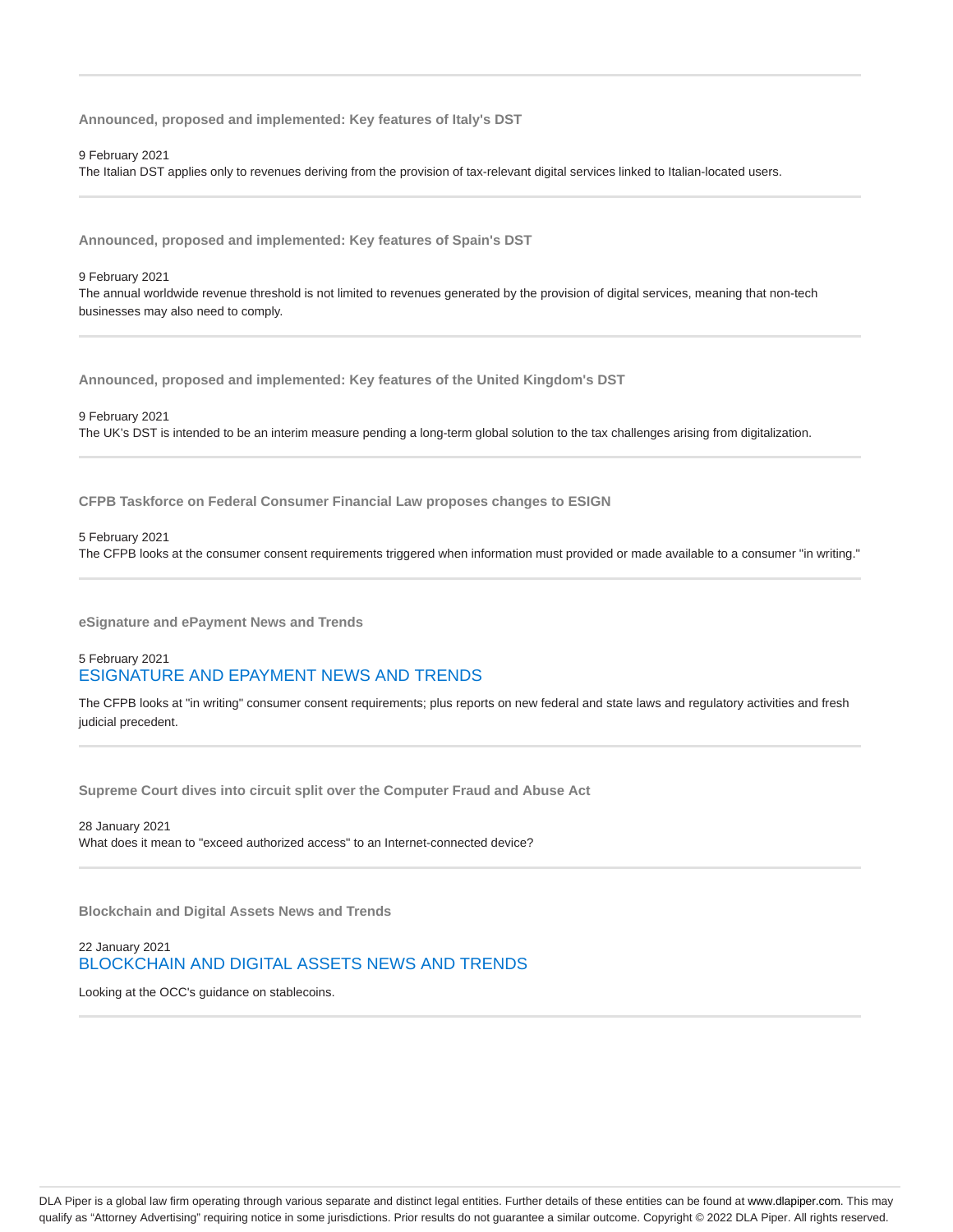**The UK-EU Trade and Cooperation Agreement: Implications for technology services**

11 January 2021 The TCA includes a chapter relating to digital services which provides some key details relevant to both providers and customers of technology-related services.

**Supporting the health of your health system**

4 January 2021 Helping you tend to healthcare system wellness throughout the business life cycle.

**eSignature and ePayment News and Trends**

# 30 December 2020 ESIGNATURE AND EPAYMENT NEWS AND TRENDS

CFPB finalizes additional requirements regarding debt collection – plus latest legal, regulatory and case law developments.

**Blockchain and Digital Assets News and Trends**

## 22 December 2020 BLOCKCHAIN AND DIGITAL ASSETS NEWS AND TRENDS

New Jersey seeks to regulate digital asset business activity through a mandatory licensing framework.

**Who's responsible for content posted on the Internet? Section 230, explained**

22 December 2020 What the law does, what people are saying it should do, and what might happen next.

**Landmark artificial intelligence legislation advances toward becoming law**

## 16 December 2020 AI OUTLOOK

An overview of the key AI initiatives and funding set out in the defense bill.

**US DOT issues groundbreaking proposals for regulation of automated driving systems, seeks input**

11 December 2020 The rulemaking initiates an important new chapter in autonomous vehicle development and commercialization in the US.

**eSignature and ePayment News and Trends**

# 3 December 2020 ESIGNATURE AND EPAYMENT NEWS AND TRENDS

CFPB finalizes debt collection rules, addressing use of electronic communications; court finds no private right of action under ESIGN; plus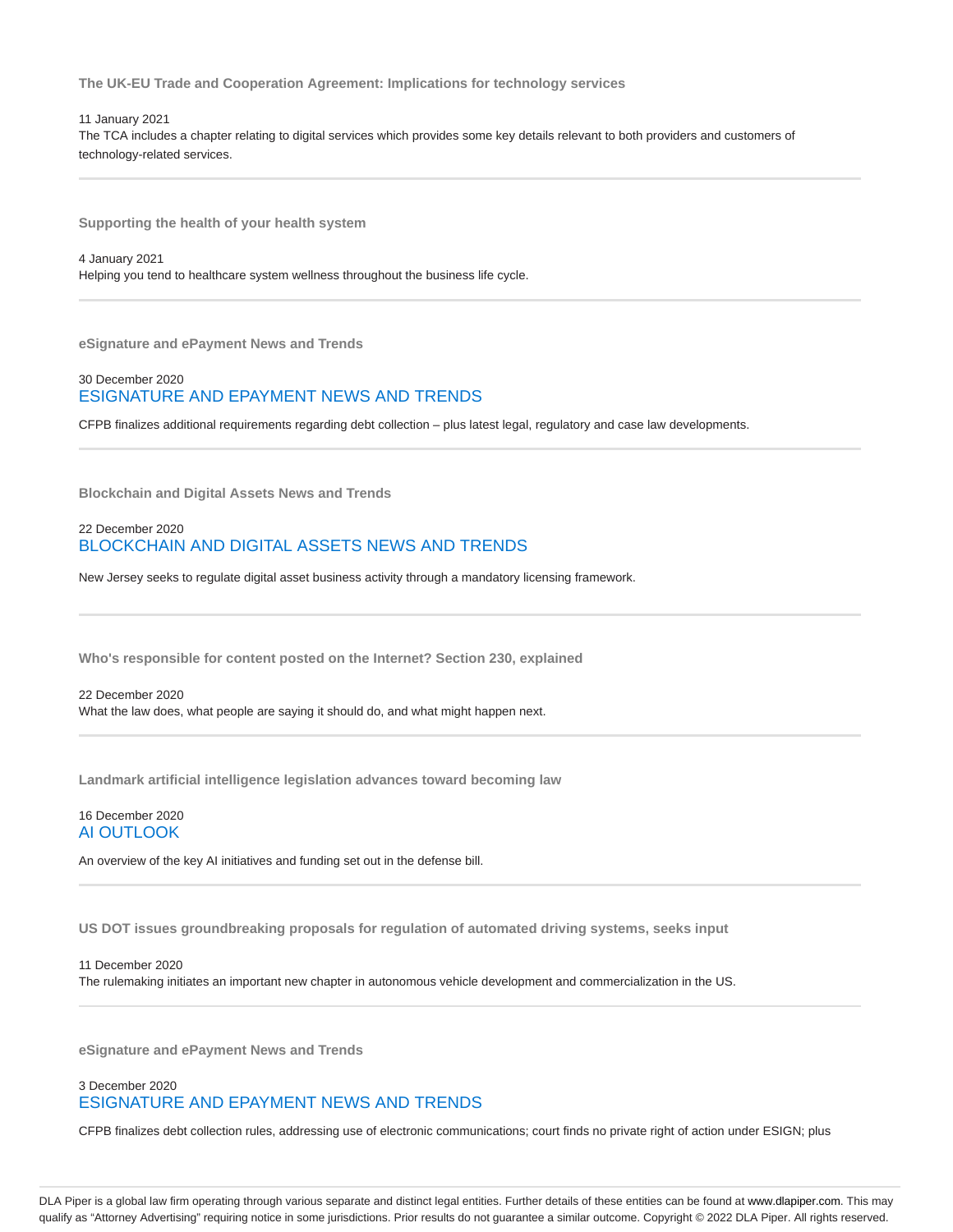**Blockchain and Digital Assets News and Trends**

# 23 November 2020 BLOCKCHAIN AND DIGITAL ASSETS NEWS AND TRENDS

IMF issues report on regulatory framework for CBDs and GSCs, SEC invites feedback on application of custody rule to digital assets.

**Regulatory framework for CBDs and GSCs: IMF's policy paper, "Digital Money Across Borders: Macro-Financial Implications"**

#### 23 November 2020

The Report discusses the pros and cons of two important virtual currencies: central bank digital currencies and global stable coins.

**SEC invites feedback on application of Custody Rule to digital assets**

#### 23 November 2020

Specifically, Staff is asking whether non-depository firms such as state-chartered trust companies can act as qualified custodians for digital assets.

**Schrems II: The next chapter – EDPB issues recommendations on supplementary measures for transfers of personal data to the US, European essential guarantees for surveillance measures**

#### 13 November 2020

The measures could have significant impacts on international data transfers, particularly those between Europe and the US, which drive over a trillion dollars in trade every year.

**Electronic signature hygiene – taking steps to help ensure that your electronic signature process allows you to enforce a disputed signature**

#### 2 November 2020

Two recent cases show the importance of developing a clear, enforceable electronic signature process.

**eSignature and ePayment News and Trends**

## 2 November 2020 ESIGNATURE AND EPAYMENT NEWS AND TRENDS

Electronic signature hygiene – does your electronic signature process allow you to enforce a disputed signature? Plus latest legal, regulatory and case law developments.

**Edwards Lifesciences v. Meril Life Sciences: Another ripple in the Safe Harbor?**

#### 26 October 2020

Navigating the contours of the Safe Harbor provision in view of recent Federal Circuit decisions will be a complicated, uncertain process.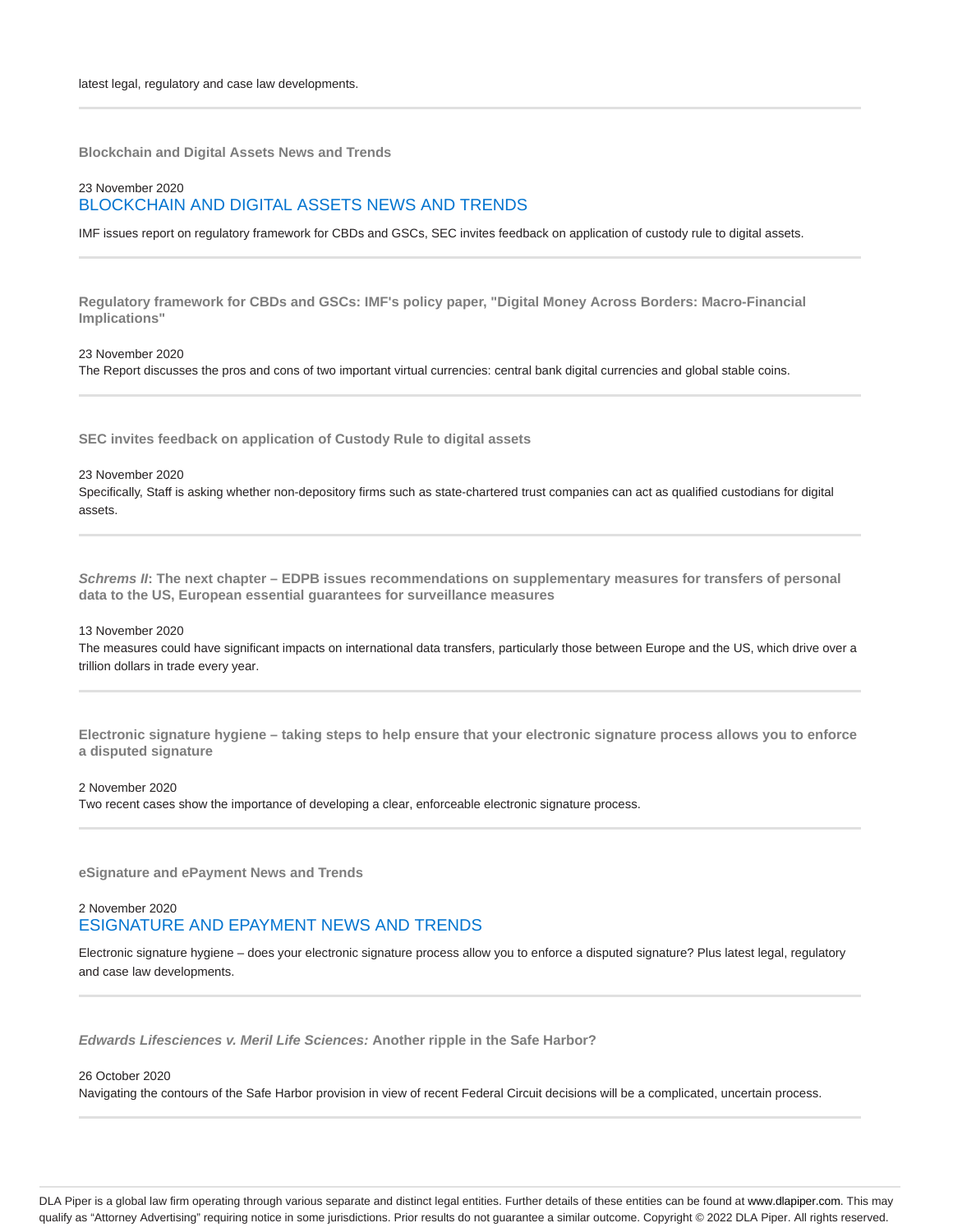**Blockchain and Digital Assets News and Trends**

## 21 October 2020 BLOCKCHAIN AND DIGITAL ASSETS NEWS AND TRENDS

SDNY finds Kin token is a security; unpacking the DOJ's cryptocurrency guidance – plus latest legal, regulatory and case law developments.

**SEC wins summary judgment that Kin token is a security**

#### 21 October 2020

The decision underscores that many of the proposed arguments that digital tokens are not securities will be unsuccessful.

**Unpacking the DOJ's cryptocurrency guidance: Enforcement priorities and industry implications**

15 October 2020

A warning to offshore cryptocurrency exchanges and other money services businesses operating outside of the reach of US authorities.

**California legislation and recent stockholder derivative suits push for more board diversity**

#### 7 October 2020

California's latest diversity law follows a new wave of shareholder derivative actions attacking the lack of racial diversity in corporate leadership.

**Into the unknown: DoD's long-awaited cybersecurity rule leaves critical questions unanswered**

## 5 October 2020

The rule leaves open a number of critical questions.

**Recognized as a top outsourcing advisor and for excellence in strategic partnerships**

#### 30 September 2020

Recognition from the International Association of Outsourcing Professionals (IAOP).

**Regulator strategies for encouraging innovation may be more relevant as firms move to digital offerings**

30 September 2020

Seeking to promote innovation by giving financial firms more opportunities and compliance flexibility to try new technologies, practices and methods.

**eSignature and ePayment News and Trends**

## 30 September 2020 ESIGNATURE AND EPAYMENT NEWS AND TRENDS

CFPB seeks to promote innovation by giving financial firms more opportunities and compliance flexibility to try new technologies, practices and methods – plus latest legal, regulatory and case law developments.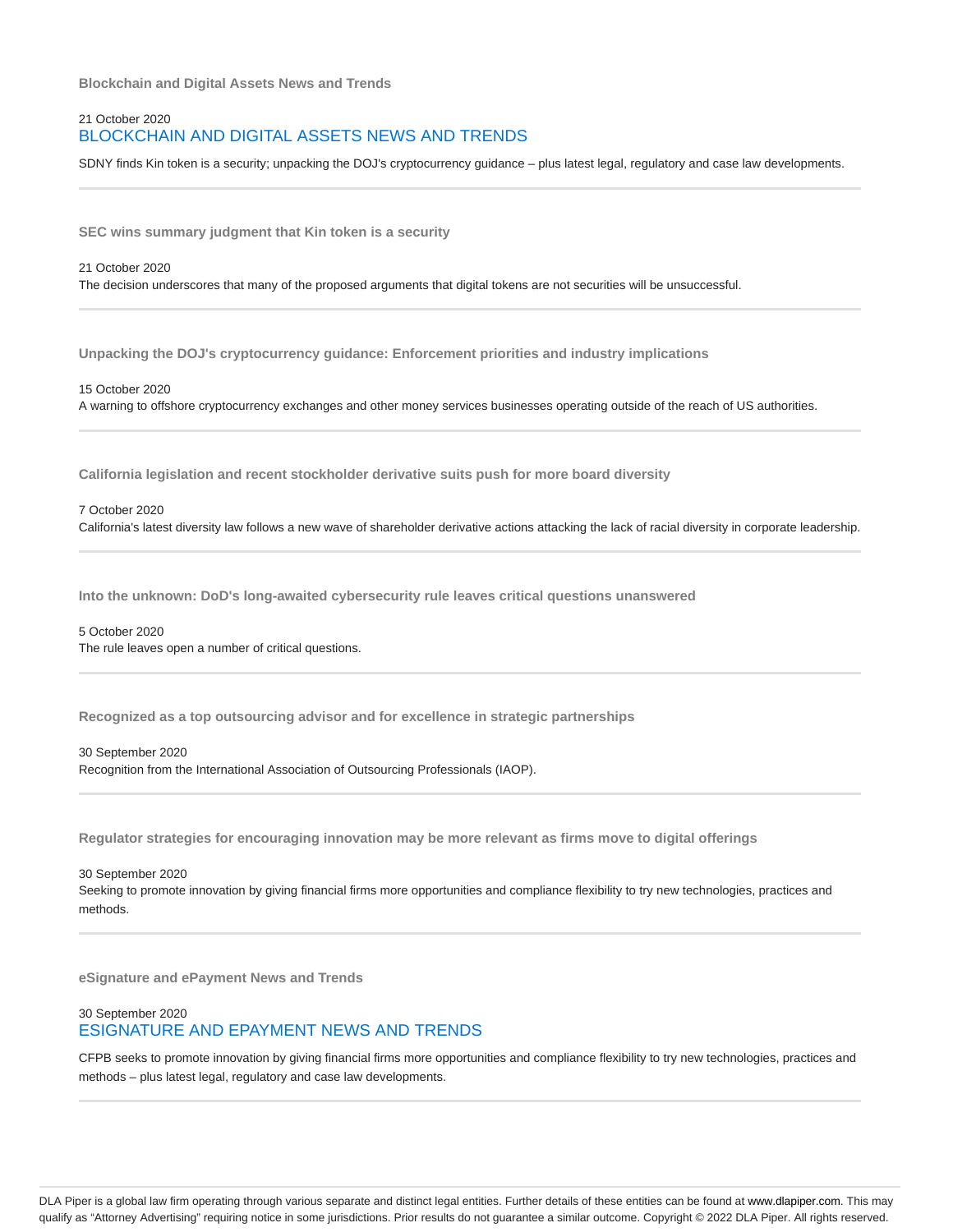**Blockchain and Digital Assets News and Trends**

## 23 September 2020 BLOCKCHAIN AND DIGITAL ASSETS NEWS AND TRENDS

The court finds that a valid arbitration agreement exists in the ongoing WAX tokens dispute – plus latest legal, regulatory and case law developments.

**California on the verge of instituting new deidentification requirements, broader research exemptions for health data**

#### 23 September 2020

AB 713 has an emergency clause that means it will go into immediate effect once the governor signs it.

**WAX tokens: Amendments to arbitration provisions still govern disputes**

23 September 2020 The court found that a valid arbitration agreement exists.

**A new EECC coming into play: Key points for electronic communications service providers**

#### 15 September 2020

Entities providing an electronic communication service, such as email or video streamed over the Internet, may need to register as an ECS provider in relevant EU nations.

**It is time for broad review and appropriate revisions to the US auto safety regulation system**

#### 10 September 2020

A review could identify regulatory changes to facilitate the safe introduction and adoption of transformative new motor vehicle equipment, systems and technologies.

**eSignature and ePayment News and Trends**

## 2 September 2020 ESIGNATURE AND EPAYMENT NEWS AND TRENDS

Want to receive 4506-T documents electronically? Ensure you are addressing recent changes - plus latest legal, regulatory and case law developments.

**Blockchain and Digital Assets News and Trends**

## 21 August 2020 BLOCKCHAIN AND DIGITAL ASSETS NEWS AND TRENDS

California appellate court affirms judgment for Coinbase in lawsuit over Bitcoin Gold – plus latest legal, regulatory and case law developments.

**CCPA regulations take effect with a few minor changes**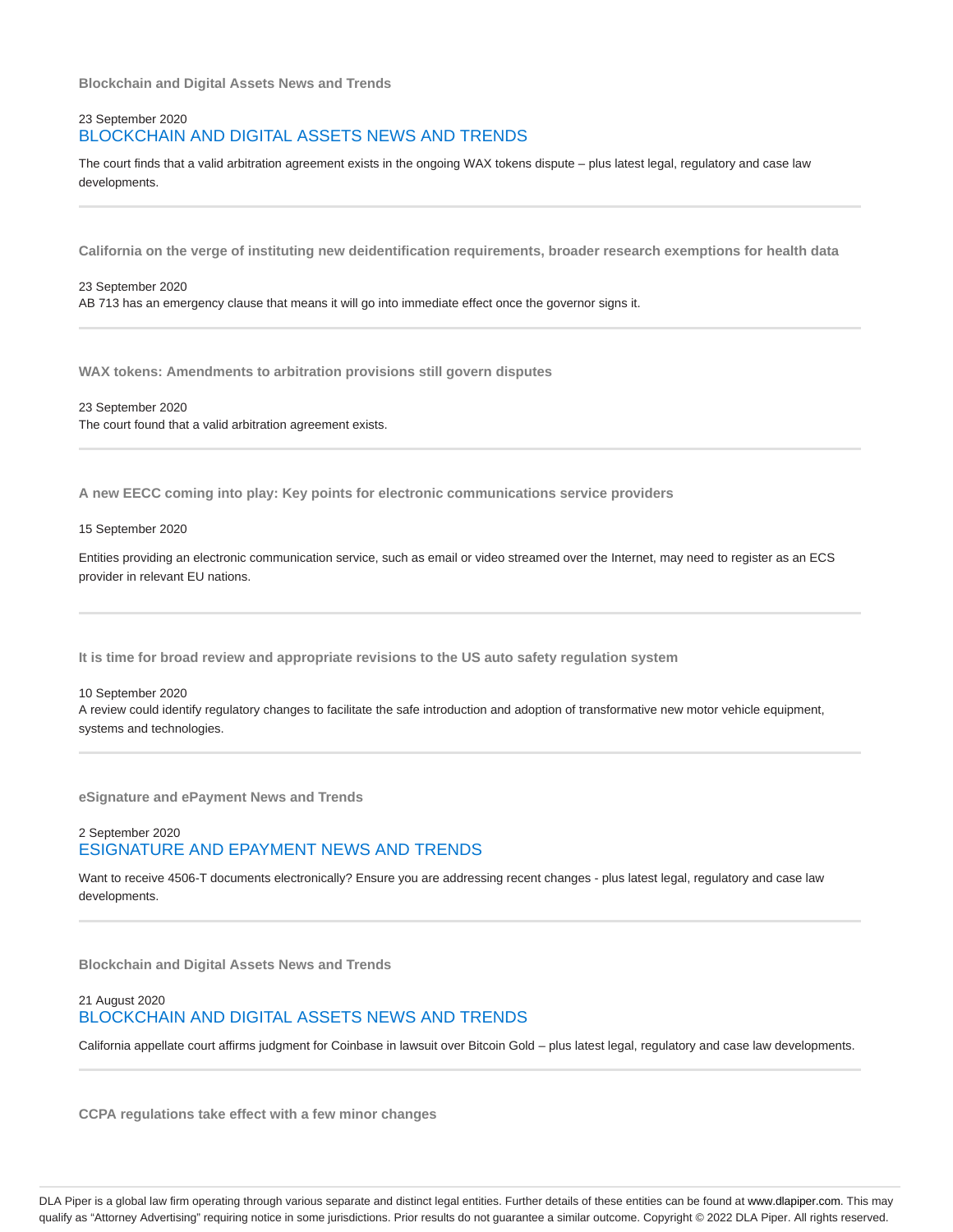**National Security Commission on Artificial Intelligence releases Second Quarterly Report**

## 12 August 2020 AI OUTLOOK

The report includes recommendations to update export controls, screen foreign investment, accelerate research and establish a National Reserve Digital Corps.

**The US-Mexico-Canada Agreement: A summary of changes in Mexico's laws**

6 August 2020 Mexico makes sweeping changes to an array of laws.

**Online platform immunity under Section 230 teed up for FCC**

31 July 2020 The NTIA petition invites the FCC to enter into uncharted territory.

**National banks may provide cryptocurrency custody services – exchanges will soon face competition**

30 July 2020 The OCC issues Interpretive Letter #1170.

**eSignature and ePayment News and Trends**

## 30 July 2020 ESIGNATURE AND EPAYMENT NEWS AND TRENDS

OCC says national banks may provide cryptocurrency custody services – plus latest legal, regulatory and case law developments

**Schrems II: Now what? New FAQs from EU data protection supervisors provide guidance on data transfers**

28 July 2020

Organizations relying on Privacy Shield for transfers to the US of personal data subject to GDPR must immediately implement an alternative mechanism or cease transfers.

**Blockchain and Digital Assets News and Trends**

## 20 July 2020 BLOCKCHAIN AND DIGITAL ASSETS NEWS AND TRENDS

Court upholds New York AG's Martin Act authority to investigate virtual currency fraud – plus latest legal, regulatory and case law developments.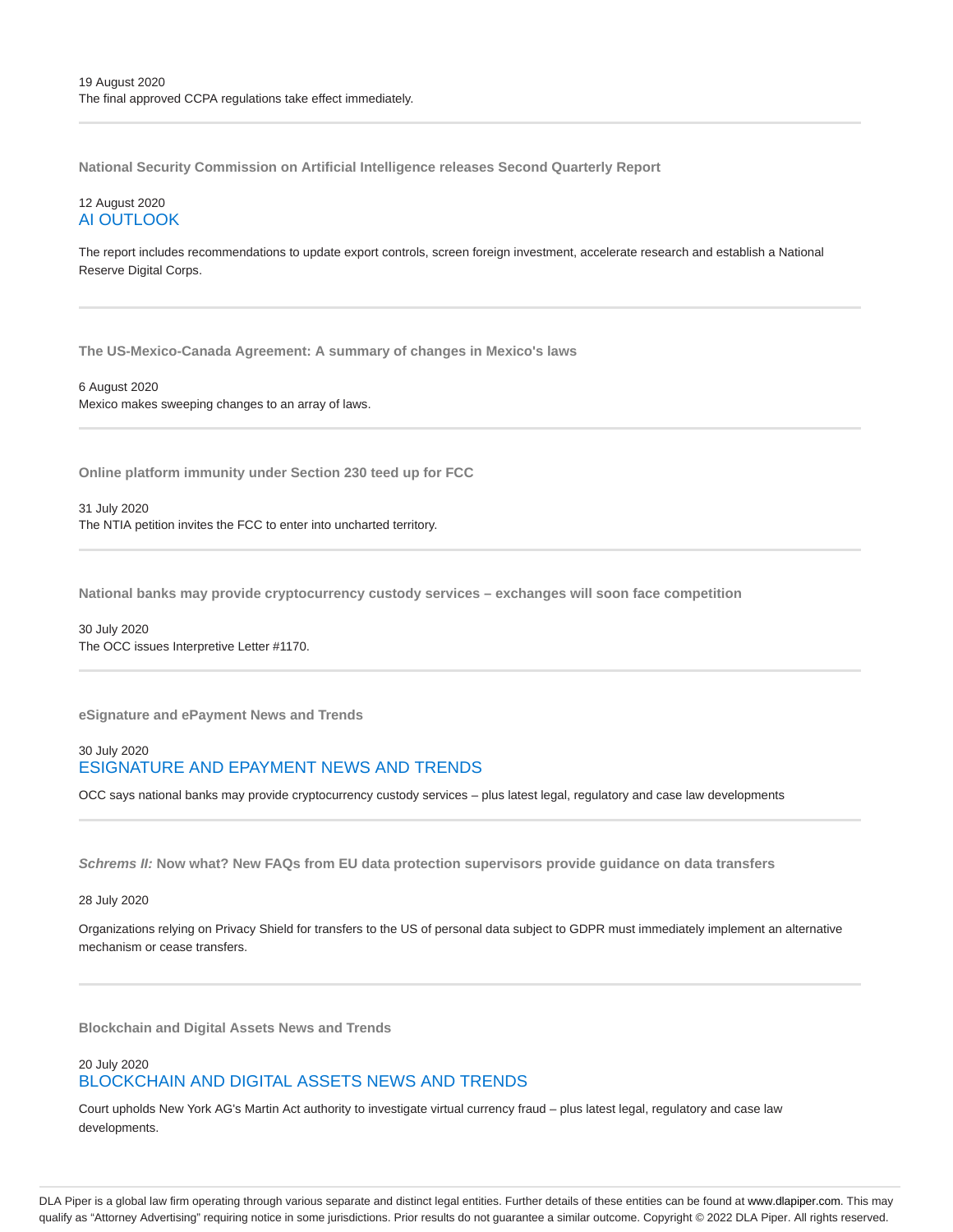**eSignature and ePayment News and Trends**

# 2 July 2020 ESIGNATURE AND EPAYMENT NEWS AND TRENDS

Honoring National ESIGN Day – plus latest legal, regulatory and case law developments

**The new US-Mexico-Canada trade agreement goes live today**

#### 1 July 2020

USMCA is the first treaty in which complaints of noncompliance by a Mexican facility may be reported to a US government agency for the purpose of investigation and, if appropriate, remediation.

**Law à la Mode: Beauty Trends: 5 Key Beauty M&A deals; Street art and fashion; Word from the industry's mouth; The rise in innovative retail services; and more**

## 20 MAY 2019 LAW À LA MODE

The Moroccan editorial team is delighted to bring you the 28th edition of Law à la Mode, the legal magazine produced by DLA Piper's Consumer Goods & Retail Sector Group for clients and contacts of the firm worldwide.

**Law à la Mode: Word of the industry's mouth; Enforcement of IP rights through Ukrainian customs register; E-commerce in Poland; The development of artificial intelligence in the fashion industry; and more**

## 26 NOV 2018 LAW À LA MODE

The US editorial team is delighted to bring you the 27th edition of Law à la Mode, the legal magazine produced by DLA Piper's Retail Sector Group for clients and contacts of the firm worldwide.

**California mandates female board directors for publicly held companies**

1 OCT 2018

California becomes the first state in the US to mandate gender diversity in the corporate boardroom, but the law may face legal challenges.

**Law à la Mode: Social Media Influencers & Effective Disclosures, IP and E-Commerce: Your basic checklist, Longchamp's Handbag Copyright Saga, IP Protection of Fashion Shows in Italy and more**

# 21 MAY 2018 LAW À LA MODE

The UK editorial team is delighted to bring you this special edition of Law à la Mode, produced by DLA Piper's Retail Sector group for distribution to clients and contacts of the firm worldwide and marking the 140th Annual Meeting of INTA in Seattle.

**Law à la Mode: Social Media Influencers & Effective Disclosures, IP and E-Commerce: Your basic checklist, Longchamp's Handbag Copyright Saga, IP Protection of Fashion Shows in Italy and more**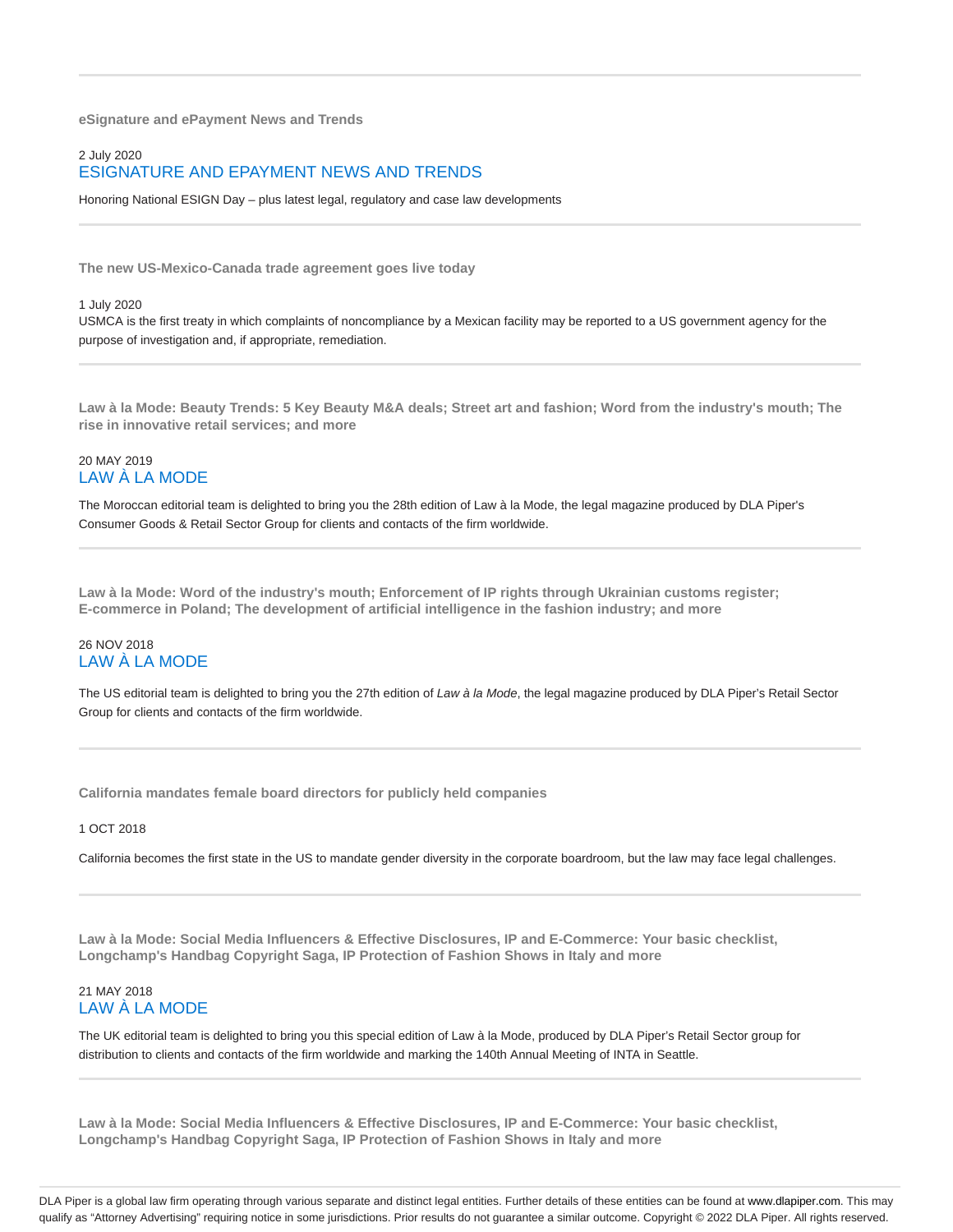## 21 MAY 2018 LAW À LA MODE

The UK editorial team is delighted to bring you this special edition of Law à la Mode, produced by DLA Piper's Retail Sector group for distribution to clients and contacts of the firm worldwide and marking the 140th Annual Meeting of INTA in Seattle.

**Law à la Mode: Virtual Reality and Augmented Reality; Insta-worthy or Insta-infringement; E-commerce in Poland; Harnessing hidden advertising; and more**

# 20 DEC 2017 LAW À LA MODE

The Asia Pacific editorial team is delighted to bring you the 24th edition of Law à la Mode, the quarterly legal magazine published by DLA Piper's Retail Sector group for clients and contacts of the firm worldwide.

**Women in IP Law: panel examines divided infringement, cyber-risk**

## 20 DEC 2016

High points from a CLE panel discussion about cutting-edge issues in the IPT space.

#### **Cybersecurity: past is prologue**

## 29 MAR 2016

During 2016, we will likely see another increase in cyberattacks, and we will see cybersecurity being taken more seriously by its potential victims.

**US companies: EU data regulation means new oversight**

2 DEC 2015

Many US companies are about to experience new regulatory oversight.

**NYDFS announces final cybersecurity rules for financial services sector: key takeaways**

#### 22 FEB 2017

The Final Rule's reach is very broad and presents operational challenges. It may prompt other states to enact their own rules.

**Opportunity for temporary duty suspension or reduction - submit petitions for Miscellaneous Tariff Bills to ITC by 12/12/16**

#### 1 NOV 2016

Interim rules governing the petition process anda web portal – the MTB Petition System – to facilitate submission of duty suspension requests.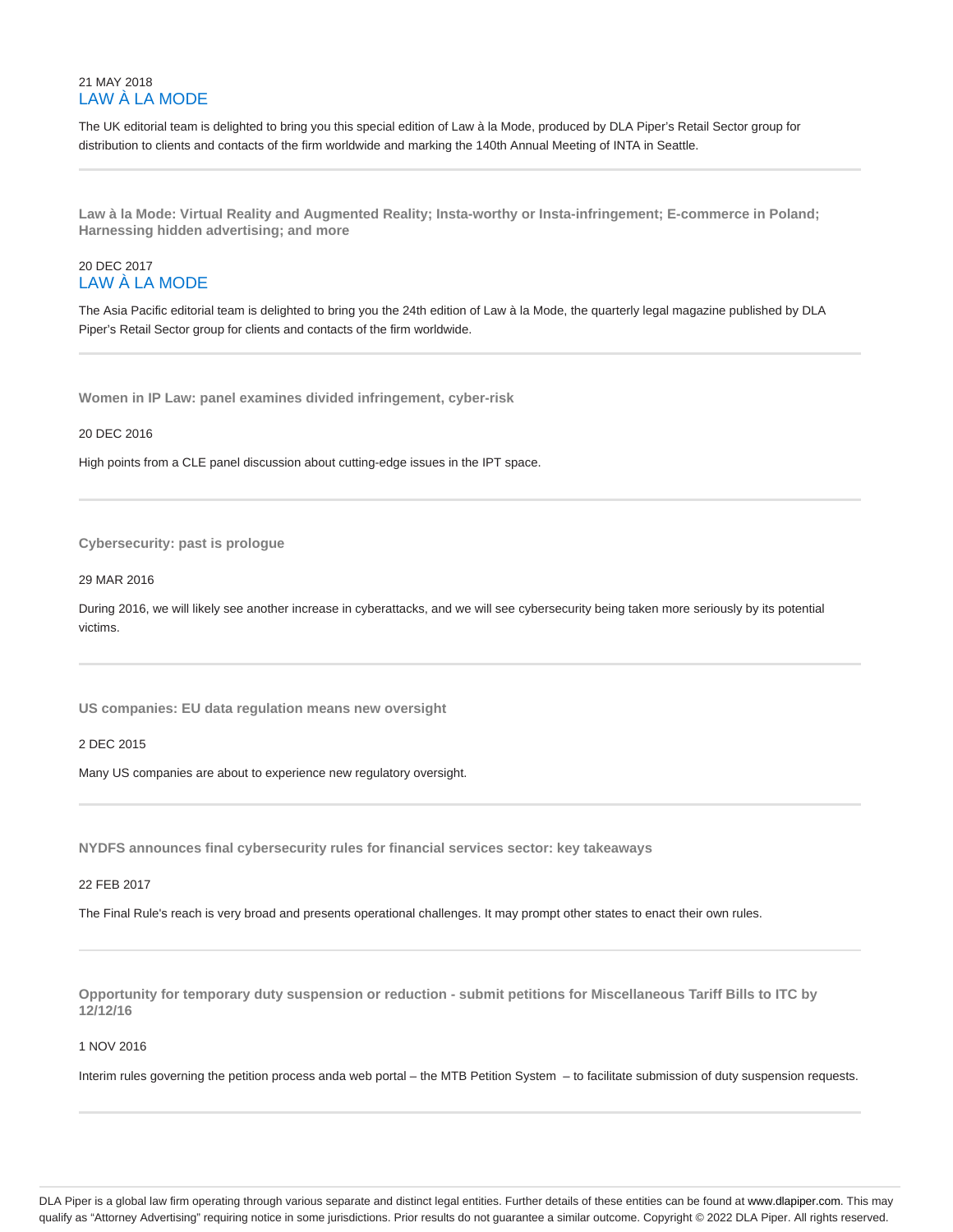**EU: new obligations for digital services providers and operators of essential services**

#### 28 JUN 2016

In line with the EU's broader Cyber Security Strategy, the NIS Directive is a significant step towards a more secure cross-border cyberspace with a high shared level of network and information system security.

**The blockchain revolution, smart contracts and financial transactions**

#### 26 APR 2016

Blockchain-based smart contracts have enormous potential to streamline financial transactions and reduce counterparty risks.

**Plan now to use off-band communications during an incident response: key points**

## 27 OCT 2015

A robust IR plan should include communications techniques that operate outside regular company communication methods.

**Law à la Mode - Edition 14**

# 24 OCT 2014 LAW À LA MODE

A quarterly e-magazine from our Fashion, Retail & Design Group with the latest industry news, comment and legal updates, with a particular focus on technology in this edition.

**A new test for Mexico's structural changes: antitrust reform – key points in one chart**

#### 16 JUN 2014

This entirely new framework should be carefully analyzed by investors in structuring their Mexico-related M&A transactions and managing their existing operations

**Law à la Mode**

## 13 MAY 2014 LAW À LA MODE

A quarterly e-magazine from our Fashion, Retail & Design Group with the latest industry news, comment and legal updates, with a particular focus on technology in this edition.

## **Events**

# Previous

**Tech for Execs: Blockchain for Business**

8 December 2020 | 12:00 - 1:00 CST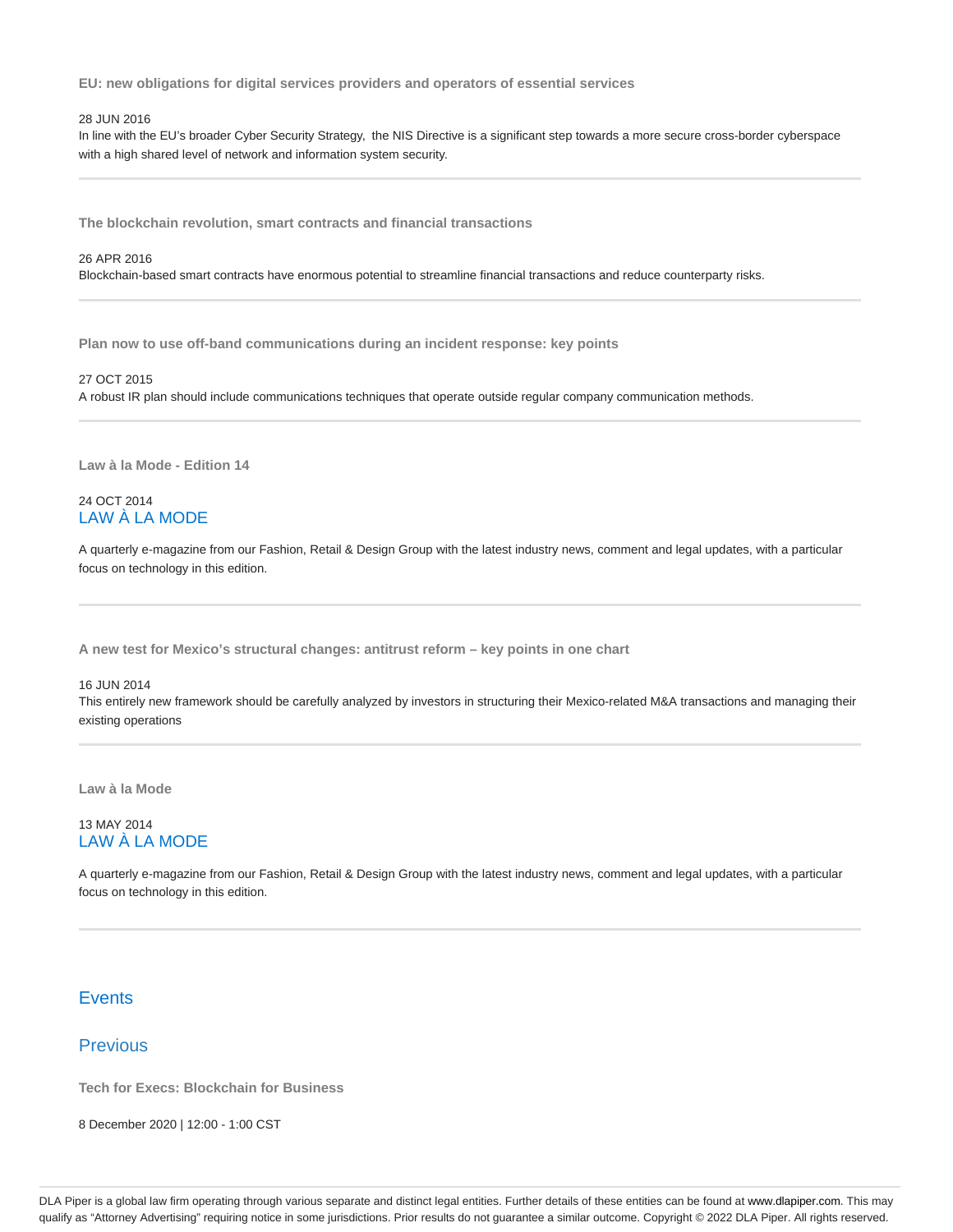**Planning for an Uncertain World**

16 November 2020 TechLaw Event Series Webinar

**The new European Electronic Communications Code and technology companies**

1 October 2020 | 9:00 – 10:00 PDT Webinar

**Sustainability and ESG: A case study on Timberland's strategic alliance in Haiti**

28 September 2020 Sustainability and ESG: A case study on Timberland's strategic alliance in Haiti Webinar

**Sustainability and ESG: A case study on Timberland's strategic alliance in Haiti**

28 September 2020 Sustainability and ESG: A case study on Timberland's strategic alliance in Haiti Webinar

#### **TechLaw**

31 July 2020 TechLaw Event Series Webinar

**Negotiating Sourcing Arrangements Following COVID-19**

1 July 2020 Webinar

# UUTISET

**DLA Piper lawyers ranked in Chambers FinTech 2022**

13 December 2021

DLA Piper is pleased to announce that the firm received 19 firm rankings and 14 individual lawyer rankings in the Chambers FinTech 2022 guide.